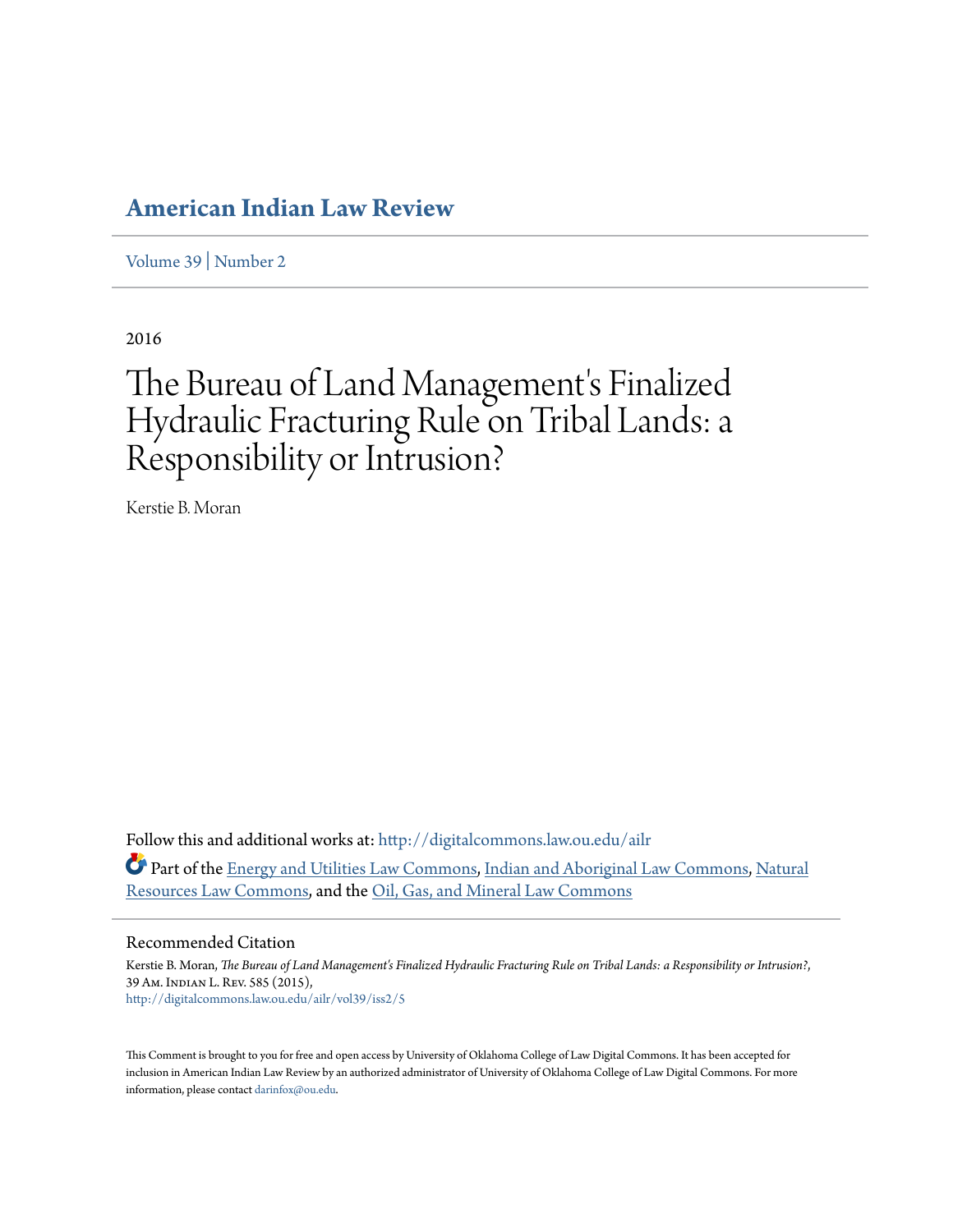### **THE BUREAU OF LAND MANAGEMENT'S FINALIZED HYDRAULIC FRACTURING RULE ON TRIBAL LANDS: A RESPONSIBILITY OR INTRUSION?**

*Kerstie Moran\**

*"Our entire tribal culture and existence is based on the principle that the land equals the people, us; destroy one and you destroy the other," [Corey] Sanders wrote to his tribal representative. "Yes, it's true our tribe needs money, and it's nice to get a royalty check every month, but what are we giving up to get it?"1*

#### *I. Introduction*

On May 11, 2012, the Bureau of Land Management (BLM) proposed a regulation dealing with hydraulic fracturing of oil and gas on federal and Indian lands.<sup>2</sup> The initially published rule spurred a vast number of opinionated reviews criticizing the BLM for imposing unnecessary regulations on an already heavily encumbered energy industry.<sup>3</sup> In response to these outcries, and the approximately 177,000 comments received on the initially proposed regulation, the BLM published a supplemental version of this regulation on May  $16$ ,  $2013<sup>4</sup>$ . The proposed regulation's revisions integrate a number of interests held by tribes, environmentalists, and operators. Although the rule was projected to be finalized in the fall of

 <sup>\*</sup> Second-year student, University of Oklahoma College of Law.

 <sup>1.</sup> Curt Brown, *Taking a Stand on Their Sacred Land: "Keepers of the Earth" Struggle to Come to Terms with North Dakota's Oil Boom*, STAR TRIB. (Minneapolis, Minn.), Feb. 25, 2014, http://www.startribune.com/local/233854981.html. Sanders is a Native of the Fort Berthold Indian Reservation in North Dakota. *Id.* 

 <sup>2.</sup> Oil and Gas; Well Stimulation, Including Hydraulic Fracturing, on Federal and Indian Lands, 77 Fed. Reg. 27691 (proposed May 11, 2012) (to be codified at 43 C.F.R. pt. 3160).

 <sup>3.</sup> Szonja Ludvig, *The Tribes Must Regulate: Jurisdictional, Environmental, and Religious Considerations of Hydraulic Fracturing on Tribal Lands*, 2013 BYU L. REV. 727 (2014), *available at* http://digitalcommons.law.byu.edu/lawreview/vol2013/iss3/13; David Blackmon, *BLM's Fracking Rule – A Solution Vainly Searching for a Problem*, FORBES (Aug. 26, 2013, 1:42 PM), http://www.forbes.com/sites/davidblackmon/2013/08/26/blmsfracking-rule-a-solution-vainly-searching-for-a-problem/.

 <sup>4.</sup> *See* Press Release, Bureau of Land Mgmt., U.S. Dep't of the Interior, Interior Releases Updated Draft Rule for Hydraulic Fracturing on Public and Indian Lands for Public Comment (May 16, 2013), *available at* http://www.blm.gov/wo/st/en/info/newsroom/2013/ may/nr\_05\_16\_2013.html.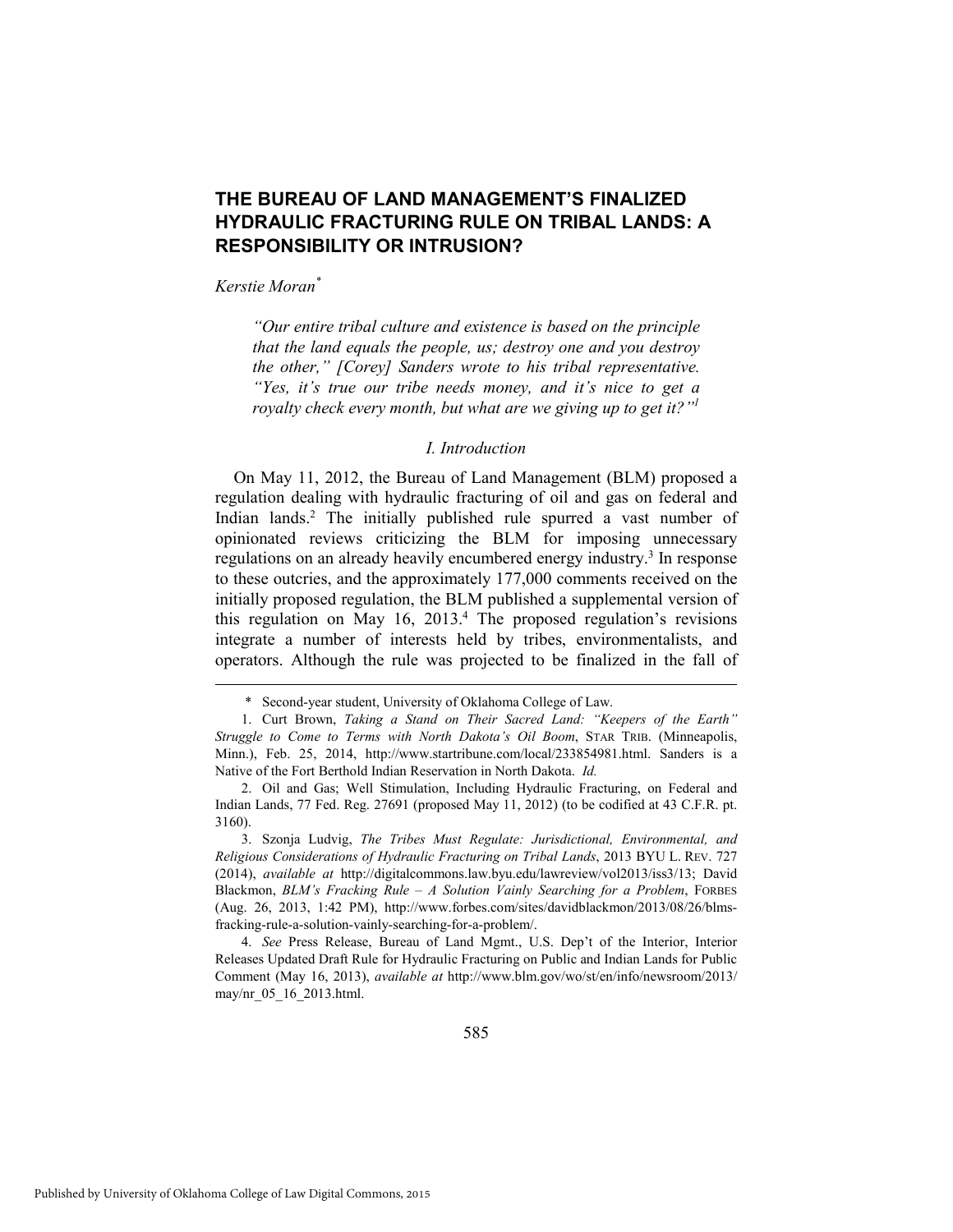$2014<sup>5</sup>$ , the completed rule was not published until March 20, 2015.<sup>6</sup> A press release by the Department of Interior (DOI) briefly describes the final rule and its standards that are to take effect 90 days from the release date.<sup>7</sup> Prior to the final publication, over 1.5 million public comments were submitted to the DOI for consideration.<sup>8</sup> Among several other rule components detailed in the following sections, the rule broadly seeks to improve safety and enhance groundwater protection by updating requirements for wellbore integrity, wastewater disposal management, and public disclosure of chemicals.<sup>9</sup>

Of the more than 100,000 oil and gas wells situated on federally managed lands, over 90 percent use hydraulic fracturing to extract valuable oil and gas hydrocarbons trapped within impermeable layers of rock deep below the earth's surface.<sup>10</sup> Therefore, the vast majority of oil and gas operations on federally managed lands will be affected by these regulations. As a result, the rule has conjured up a great deal of concern amongst industry leaders and affected parties. Those opposed to the new BLM regulation argue existing state and tribal regulations provide adequate oversight of hydraulic fracturing.11 Many have gone so far as to support the notion that the proposed regulation "will undoubtedly insert an unnecessary layer of rigidity into the permitting and development process [of hydraulic fracturing]."12 Commentators challenge the BLM's most recent rule to regulate oil and gas production on tribal lands, believing it infringes on tribal sovereignty.13 For many tribes hoping to find economic stability

 <sup>5.</sup> Abigail Faulkner Jones, *Draft Final BLM Rules Under White House Review*, SHALE ENERGY LAW BLOG (Sept. 3, 2014), http://www.shaleenergylawblog.com/oil-gas/draft-finalblm-rules-under-white-house-review/.

 <sup>6.</sup> Press Release, Office of the Sec'y, U.S. Dep't of the Interior, Interior Department Releases Final Rule to Support Safe, Responsible Hydraulic Fracturing Activities on Public and Tribal Lands, DOI (Mar. 20, 2015) [hereinafter Press Release, Interior Department Releases Final Rule], *available at* http://www.doi.gov/news/pressreleases/ interior-departmentreleases-final-rule-to-support-safe-responsible-hydraulic-fracturing-activities-on-public-and-tri bal-lands.cfm.

 <sup>7.</sup> *Id.*

 <sup>8.</sup> *Id.* 

 <sup>9.</sup> *Id.*

 <sup>10.</sup> *Id*.

 <sup>11.</sup> Ludvig, *supra* note 3.

 <sup>12.</sup> John M. Broder, *New Proposal on Fracking Gives Ground to Industry*, N.Y. TIMES, May 4, 2012, http://www.nytimes.com/2012/05/05/us/new-fracking-rule-is-issued-by-obama -administration.html? r=0.

 <sup>13.</sup> Ludvig, *supra* note 3, at 740.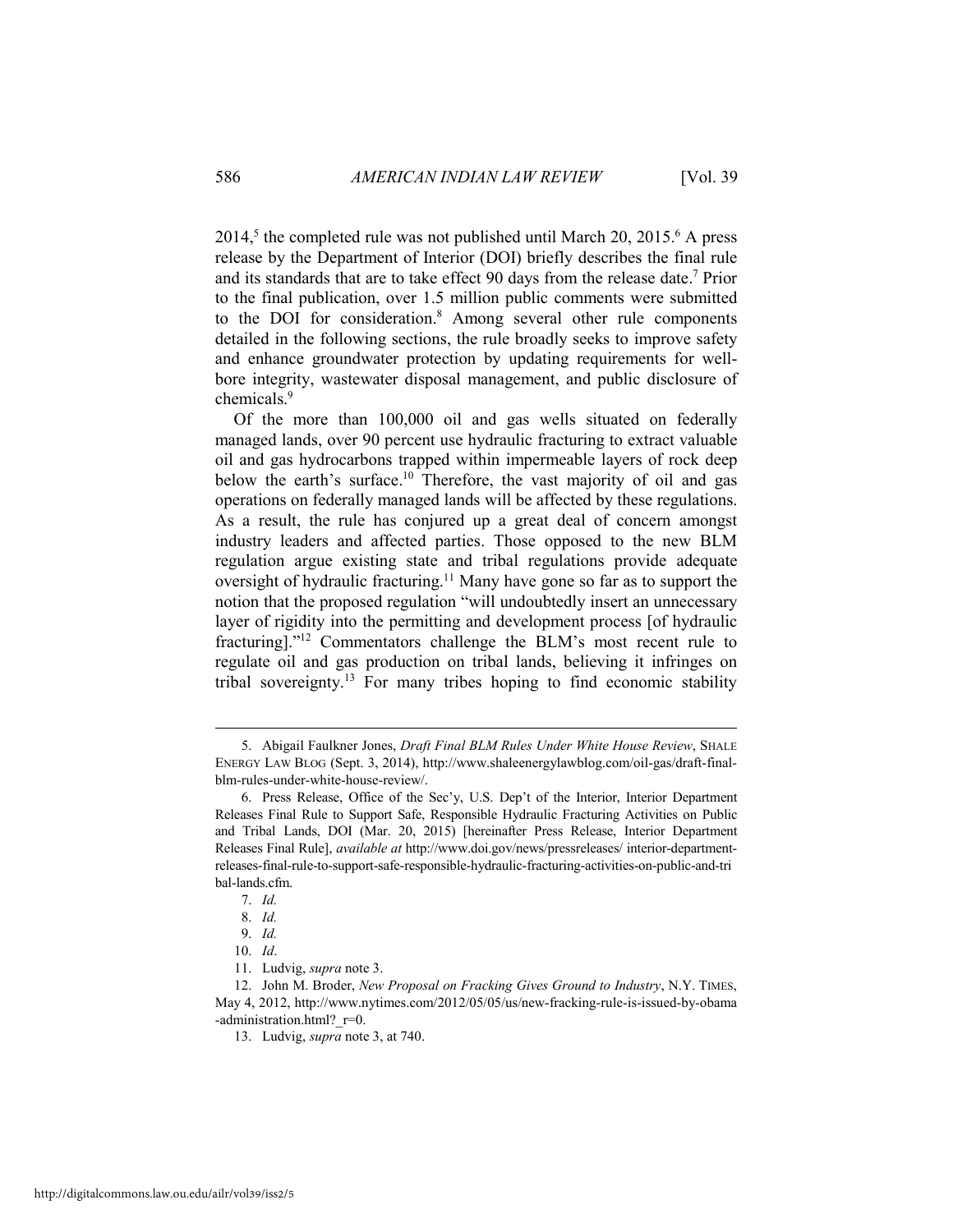through increased drilling efforts, federal regulation is seen as adding "more bureaucratic hurdles for prospective lessees on tribal lands."<sup>14</sup>

Even still, other tribes, such as the Turtle Mountain Band of Chippewa Indians, feel the hazards associated with hydraulic fracturing are far too severe, and as a result have completely banned such drilling techniques.<sup>15</sup> Because tribes similar to the Turtle Mountain Band would elect to have stronger environmental protections in lieu of economic development, they are unlikely to oppose federal efforts to add environmental protections against such hazards as water contamination, improper wastewater disposal, and air pollution. Contrary to popular belief, the BLM insists that the new rule will streamline hydraulic fracturing on tribal lands held in trust by the DOI, and that it will not hinder tribes' ability to govern drilling efforts.<sup>16</sup> Faced with balancing a number of differing interests, the BLM's attempt to create a comprehensive rule that satisfies everyone seems next to impossible. The BLM is essentially left with two losing options: (1) sit idle and allow local, state, and tribal regulations to control the industry, which may result in destruction of tribal lands and environmental damage; or (2) place federal regulations on hydraulic fracturing operations and potentially risk impeding economic growth for tribes that desperately need to decrease unemployment and alleviate poverty.

Unconventional drilling practices, including hydraulic fracturing and horizontal drilling, have allowed increased access to shale oil and gas development.17 Although these technological advances have indisputably led to the extraction of once unattainable resources, the rapid expansion of this practice has caused widespread public concern about whether fracturing can contaminate underground water sources.18 Other concerns include whether the chemicals used in fracturing should be disclosed to the public and whether there is adequate management of well integrity and the "flowback" fluids that return to the surface during and after fracturing operations.19

 <sup>14.</sup> Eloise Ogden, *Tex Hall: Proposed Fracking Regs Will Hurt Energy Development on Reservations*, MHA NATION: NEWS (Mar. 30, 2012), http://www.mhanation.com/main2/ Home News/Home News 2012/News 2012 03 March/news 2012 march30.html.

 <sup>15.</sup> *See* Turtle Mountain Tribal Council Res. TMBC627-11-11 (Nov. 29, 2011), *available at* http://www.legis.nd.gov/assembly/62-2011/docs/pdf/ts032612appendixd.pdf.

 <sup>16.</sup> Oil and Gas; Hydraulic Fracturing on Federal and Indian Lands, 78 Fed. Reg. 31636, 31636 (proposed May 24, 2013) (to be codified at 43 C.F.R. pt. 3160).

 <sup>17.</sup> *Id.*

 <sup>18.</sup> *Id.*

 <sup>19.</sup> *Id.*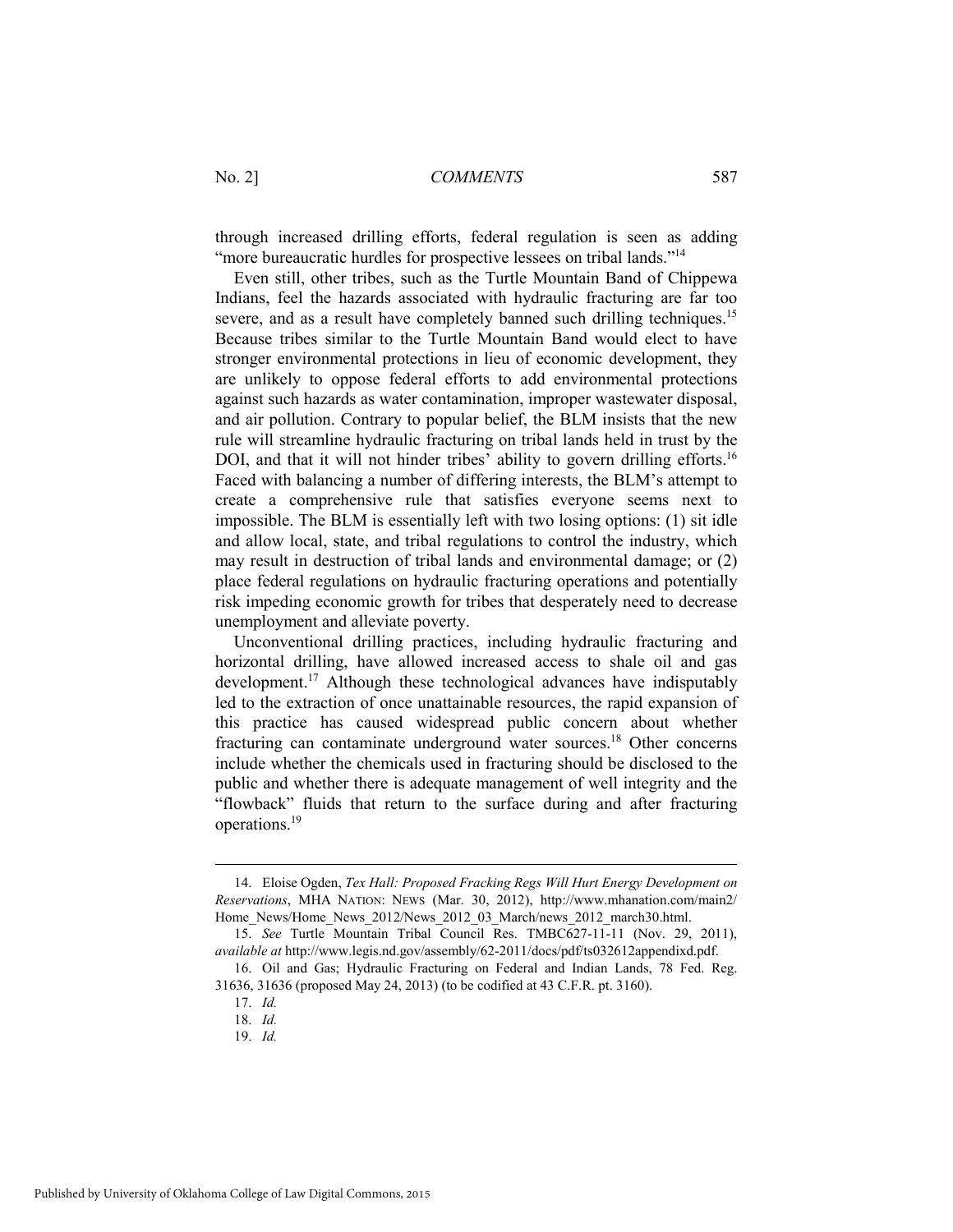The BLM, together with the Bureau of Indian Affairs (BIA), has the task of overseeing approximately fifty-six million subsurface acres of land held in trust by the federal government on behalf of tribes and individual Indian owners under the Indian Mineral Leasing Act of 1938 (IMLA).<sup>20</sup> Rising concerns of environmental impacts of hydraulic fracturing on these tribal lands has compelled the BLM to provide Indian lands with the same level of protection it provides to public lands. The initially proposed rule, supplemental proposed rule and finalized rule seek to

modernize BLM's management of hydraulic fracturing operations by ensuring that hydraulic fracturing operations conducted on the public mineral estate [and Indian lands] . . . follow certain best practices, including: (1) The public disclosure of chemicals used in hydraulic fracturing operations on Federal and Indian lands; (2) Confirmation that wells used in fracturing operations meet appropriate construction standards; and (3) A requirement that operators put appropriate plans in place for managing flowback waters from fracturing operations.<sup>21</sup>

The question thus remains, is this regulation simply a means by which the federal government seeks to constrain tribal sovereignty and exercise its authority, or is it a necessary legislative action to more adequately and efficiently govern oil and gas production in the best interest of the tribes?

This comment will focus on the BLM's hydraulic fracturing regulation and the potential effects it will have on Native American tribal lands. This comment can be distinguished from other comments that have been published on the BLM regulation and its impacts on tribes by looking more broadly at both sides of the issue and offering alternative solutions for tribes seeking safe and effective energy development. Part II discusses the general areas to be addressed by (A) looking at the financial impacts of increased oil and gas development on tribal lands, (B) analyzing the steps Congress has taken thus far to regulate oil and gas development on tribal lands, and (C) examining the BLM's obligation to regulate tribal lands held in trust by the federal government. Part III discusses the particular issues surrounding the BLM regulation by analyzing (A) whether hydraulic fracturing on tribal lands should be regulated through local or federal efforts, and (B) whether hydraulic fracturing causes environmental damage. Next, Part III (C) reviews the major elements of the recently published BLM regulation. Part

 <sup>20.</sup> *Id.*

 <sup>21.</sup> *Id.*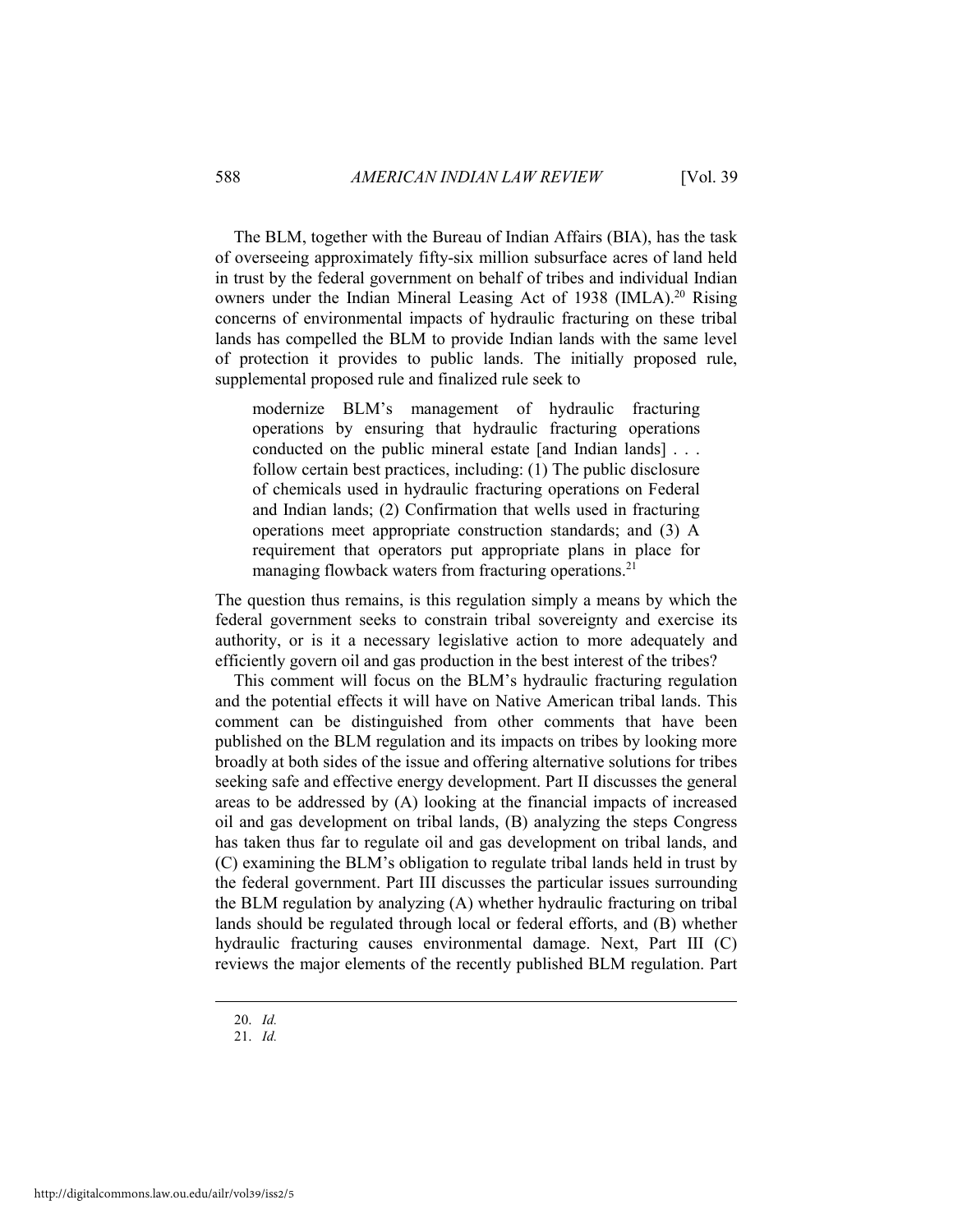IV suggests options for tribes that seek to resolve the divide between tribal self-governance over energy development and protecting tribal lands from unnecessary destruction. Although the BLM's regulation will affect Indian and federal lands alike, the effects on federal lands are not within the scope of this comment.

#### *II. Contextual Background Synopsis*

#### *A. The Possibility of Financial Independence for Tribes*

Increasing political instability around the globe continues to place pressure on the United States to become more energy independent. Achieving greater energy independence has become a reality through advances in unconventional drilling techniques such as horizontal drilling and hydraulic fracturing. Despite its more recent uptick in public exposure, hydraulic fracturing is not a new technique.<sup>22</sup> Since the early fifties, the basic concept was used to stimulate production in old oil and gas wells. Hydraulic fracturing has made the production of oil and gas from impermeable rock formations in the earth's subsurface, known as "shale" formations, profitable and has produced additional resources from reservoirs that were once thought to be completely drained.<sup>23</sup> Hydraulically fracturing a well is done by forcing water, usually mixed with proppants (sand or beads to hold the fractures open) and chemicals (to reduce friction and kill bacteria) down a wellbore (the actual hole that forms the well) at extremely high pressure in order to create or expand fractures in the shale rock formation. The proppants act as wedges and allow the oil and/or gas to flow freely from the rock formation in which it is trapped. $24$ 

The U.S. Environmental Protection Agency (EPA) briefly describes hydraulic fracturing as a "well stimulation process used to maximize the extraction of underground resources; including oil, natural gas, geothermal energy, and even water."<sup>25</sup> The BLM estimates that about 90% of wells drilled on federal and Indian lands are stimulated using hydraulic fracturing

 <sup>22.</sup> Zachary Lees, Note, *Anticipated Harm, Precautionary Regulation and Hydraulic Fracturing*, 13 VT. J. ENVTL. L. 575, 578 (2012).

 <sup>23.</sup> *Natural Gas Extraction – Hydraulic Fracturing*, EPA, http://www2.epa.gov/hydrau licfracturing (last visited Oct. 2, 2014).

 <sup>24.</sup> *Id.*

 <sup>25.</sup> *Hydraulic Fracturing Background Information*, EPA, http://water.epa.gov/type/gro undwater/uic/class2/hydraulicfracturing/wells\_hydrowhat.cfm (last visited May 2, 2012).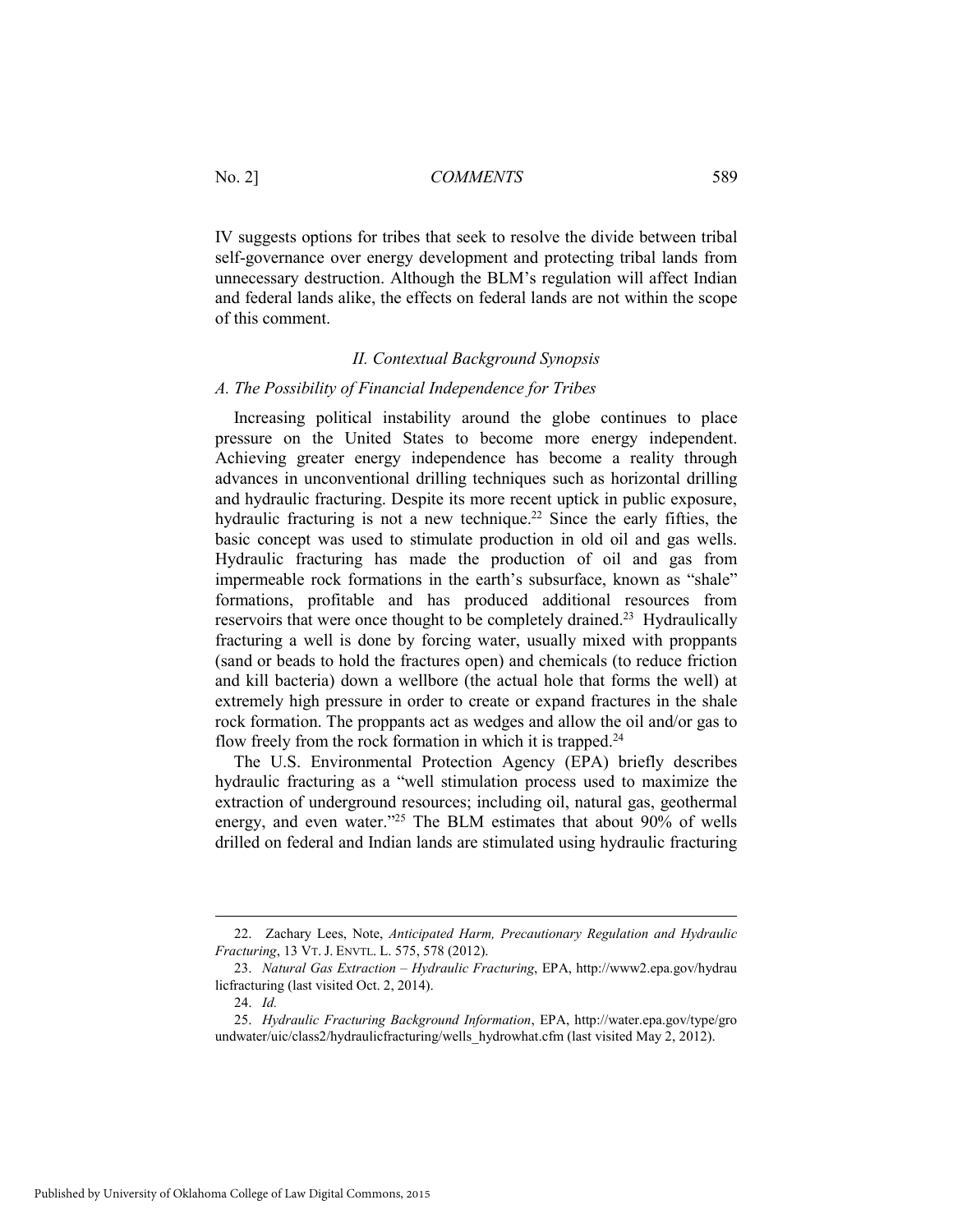techniques (approximately 3400 wells per year).<sup>26</sup> Several Indian reservations are located in known "shale play areas" and contain large amounts of undeveloped or underdeveloped oil-rich areas. Industry demand for mineral leases conveying shale formations has drastically increased, resulting in equally drastic monetary success for tribes.<sup>27</sup> According to the BIA, in 2012 alone "energy and mineral resources generated over \$701 million in royalty revenue paid to Indian mineral owners."28 In the last three years, the BIA and other government energy departments have collectively assisted tribes in the negotiation of forty-eight leases for oil and gas under the Indian Mineral Development Act of 1982 (IMDA), covering approximately 2.75 million acres and amounting to about \$45 million in bonuses—upfront per-acre payments made to mineral owners as consideration for oil and gas leases.<sup>29</sup> Through royalties and working interests, these leases are projected to produce an additional \$20 billion in revenue to Indian mineral owners over the life of the leases.<sup>30</sup>

Because of the enormous success with shale gas, natural gas has become abundant and cheap for consumers in America.<sup>31</sup> The lower price of natural gas benefits consumers and the electric power generating industry alike by lowering the cost of home heating and electricity.<sup>32</sup> Eventually, this higher demand will create higher prices, and new exploration for natural gas is likely to ensue.<sup>33</sup> "One unanticipated scenario is that natural gas may become so abundant that it be possible to export as liquefied natural gas, creating new markets for natural gas produced from Indian lands."34

The U.S. Energy Information Administration (EIA) offers additional insightful data pertaining to mineral development on Indian lands. Crude oil and natural gas were found to represent 29% and 22%, respectively, of fossil fuel sales from production on Indian lands in fiscal year (FY) 2013.35

 <sup>26.</sup> Oil and Gas; Hydraulic Fracturing on Federal and Indian Lands, 78 Fed. Reg. 31636, 31638 (proposed May 24, 2013) (to be codified at 43 C.F.R. pt. 3160)

 <sup>27.</sup> *Oil and Gas Outlook in Indian Country*, BUREAU OF INDIAN AFFAIRS, 1, http:// www.bia.gov/cs/groups/xieed/documents/document/idc1-024535.pdf (last visited Apr. 29, 2015).

 <sup>28.</sup> *Id.*

 <sup>29.</sup> *Id.*

 <sup>30.</sup> *Id.*

 <sup>31.</sup> *Id.* at 4.

 <sup>32.</sup> *Id.*

 <sup>33.</sup> *Id.*

 <sup>34.</sup> *Id.*

 <sup>35.</sup> U.S. ENERGY INFO. ADMIN., SALES OF FOSSIL FUELS PRODUCED FROM FEDERAL AND INDIAN LANDS, FY 2003 THROUGH FY 2013, at 4 (June 2014), *available at* http://www.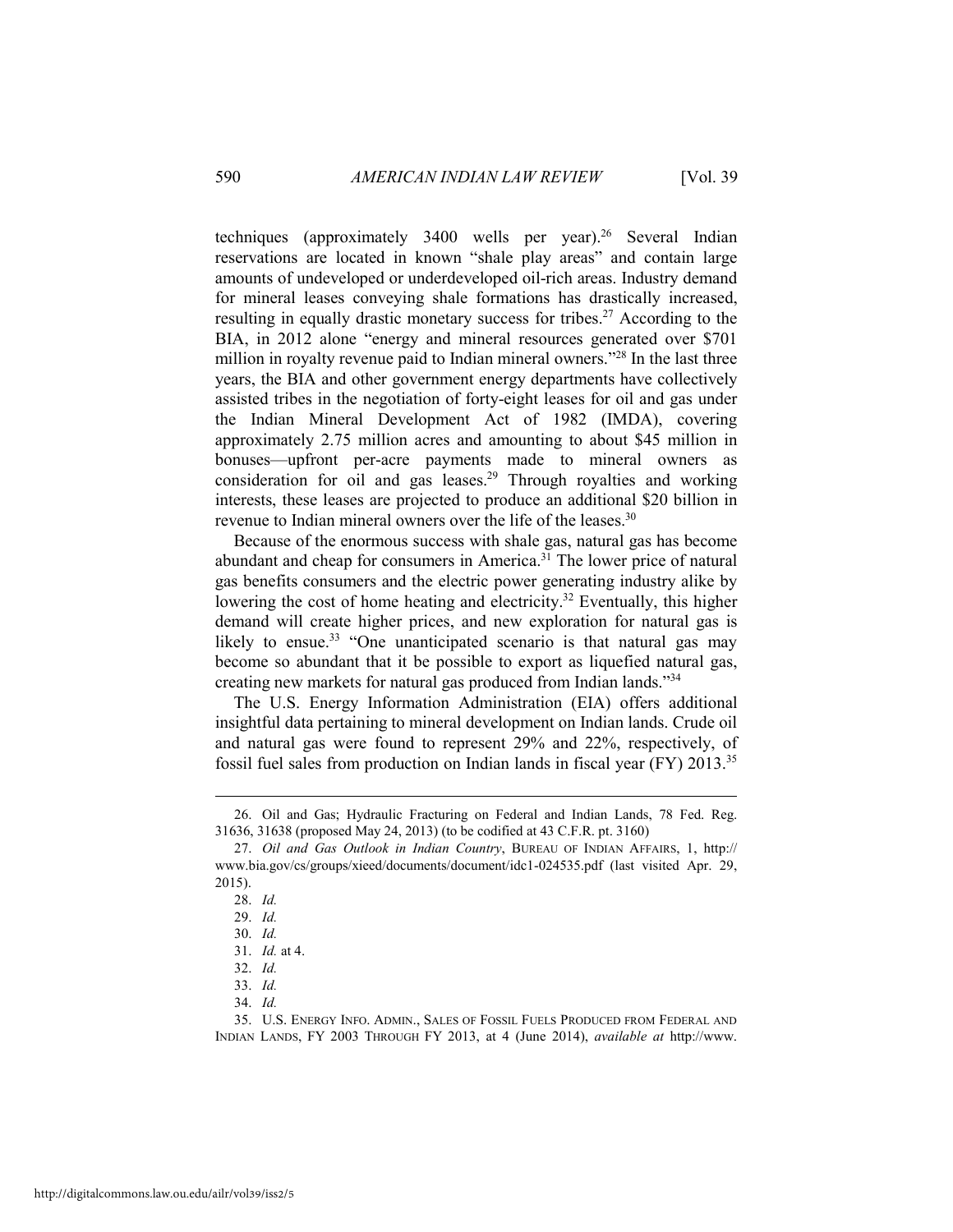"Sales of crude oil produced on Indian lands increased a fourth consecutive year, by 48% to forty-six million barrels in FY 2013 (Table 3), the highest level between FY 2003 and FY 2013."36 According to a recent EIA study, Indian lands account for 1% of total natural gas production, less than 1% of total natural gas plant liquids production, a little more than 1% of sales of total crude oil production, and about 2% of total coal production in the United States.37 Despite the fact that Indian lands only constitute 5% of total land area in America,<sup>38</sup> experts have estimated that up to 10% of the nation's available energy resources can be found under these lands.<sup>39</sup> Attributed in large part to unconventional drilling techniques, the EIA estimates that sales from production on Indian lands, which account for less than 7% of total federal and Indian land production, increased by 9% in FY 2013.40 Crude oil production from Indian lands increased 360% from ten million barrels in FY 2003 to forty-six million barrels in FY 2013.<sup>41</sup> Nearly all of this increase took place in FY 2010 due to a greater incidence of hydraulic fracturing, with the majority of the increase occurring in the Fort Berthold Indian Reservation in the western part of North Dakota.<sup>42</sup>

One example of tribes experiencing economic profits from increased oil and gas production through hydraulic fracturing is the Three Affiliated Tribes of Mandan, Hidatsa and Arikara (MHA) Nation located atop the oilrich Bakken Formation in North Dakota.43 In the latest oil and gas assessment for the Bakken Formation, the U.S. Geological Survey of the DOI found that "these world-class formations contain even more energy resource potential than previously understood," with an estimated mean oil resource of 3.65 billion barrels (BBO) of undiscovered, technically

eia.gov/analysis/requests/federallands/pdf/eia-federallandsales.pdf. EIA's estimates are based on data provided by the Department of the Interior's (DOI) Office of Natural Resources Revenue (ONRR) and include sales of production from federal onshore and offshore lands, and from Indian lands. *Id.* at 1.

 <sup>36.</sup> *Id.* at 4.

 <sup>37.</sup> *Id.* at 3.

 <sup>38.</sup> Elizabeth Ann Kronk, Comment, *Tribal Energy Resource Agreements: The Unintended "Great Mischief for Indian Energy Development" and the Resulting Need for Reform*, 29 PACE ENVTL. L. REV. 811, 813 n.11 (2012).

 <sup>39.</sup> Ludvig, *supra* note 3, at 728.

 <sup>40.</sup> U.S. ENERGY INFO. ADMIN., *supra* note 29, at 1.

 <sup>41.</sup> *Id.*

 <sup>42.</sup> *Id.* at 6.

 <sup>43.</sup> Eric Killelea, *Resurrecting the Reservation*, TALKIN' THE BAKKEN, Nov. 2014, at 26.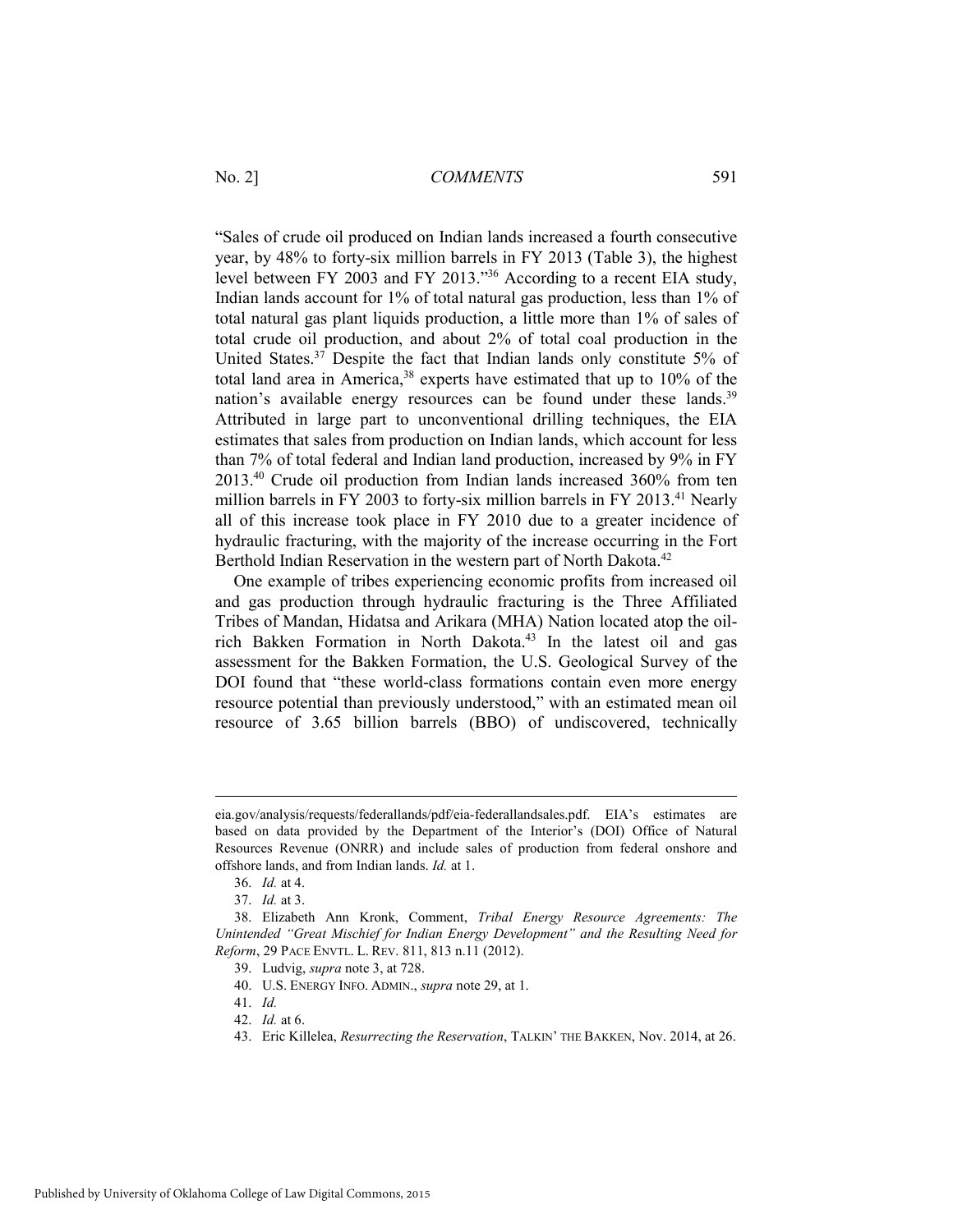recoverable oil in the Bakken.<sup>44</sup> For Councilman Lewis Ken Hall of MHA's Knife Clan, oil and gas resources beneath their reservation offer an extraordinary opportunity to achieve "sovereignty by the barrel," a message that echoes throughout tribal communities in the region.45 Oil revenue payments on the reservation have reached more than \$100 million over the past five years, drastically reducing an unemployment rate that was once over 70%.46 The reservation currently produces more than 330,000 barrels of oil every day, approximately a third of North Dakota's total millionbarrel-per-day output.47 Since 2008, tribal members in the Bakken region have received more than \$1 billion in oil tax revenue.<sup>48</sup> Striving to rely wholly on themselves, as opposed to state or federal agencies, the MHA Nation tribal leaders believe oil is their "bargaining chip" to protecting sovereignty.<sup>49</sup>

#### *B. Steps Taken by Congress to Regulate Mineral Development on Tribal Lands*

In order to gain a greater understanding of the complexity involved in oil and gas development on tribal lands, it is important to become familiar with the land's governing authorities. Generally, state laws and regulations do not apply within Indian reservation boundaries, leaving the reservations subject only to tribal and federal law.<sup>50</sup> Unless an exemption exists, matters relating to Indian country are subject only to tribal and federal jurisdiction.<sup>51</sup> If state interference would hinder tribal or federal law, the property or activities of nonmember Indians or non-Indians within Indian country also fall outside state regulation.<sup>52</sup> Although a tribe's ability to impose regulations on Indian land or federal trust land is generally

 $\overline{a}$ 

51. *Id.* 

 <sup>44.</sup> Alex Demas, *USGS Releases New Oil and Gas Assessment for Bakken and Three Forks Formations*, USGS (May 2, 2013, 3:01 PM), http://www.usgs.gov/blogs/features/ usgs top story/usgs-releases-new-oil-and-gas-assessment-for-bakken-and-three-forks-forma tions/.

 <sup>45.</sup> Killelea, *supra* note 43.

 <sup>46.</sup> *Id.*

 <sup>47.</sup> *Id.*

 <sup>48.</sup> *Id.*

 <sup>49.</sup> *Id.*

 <sup>50.</sup> Mitchell Davis, Comment, *Fractured Focus: Tribal Energy Development and the Regulatory Contest Over Hydraulic Fracturing in Indian Country*, 4 WASH. & LEE J. ENERGY, CLIMATE & ENV'T 305, 324 (2013) (citing COHEN'S HANDBOOK OF FEDERAL INDIAN LAW § 3.04[1] (Nell Jessup Newton et al. eds., LexisNexis 2012)).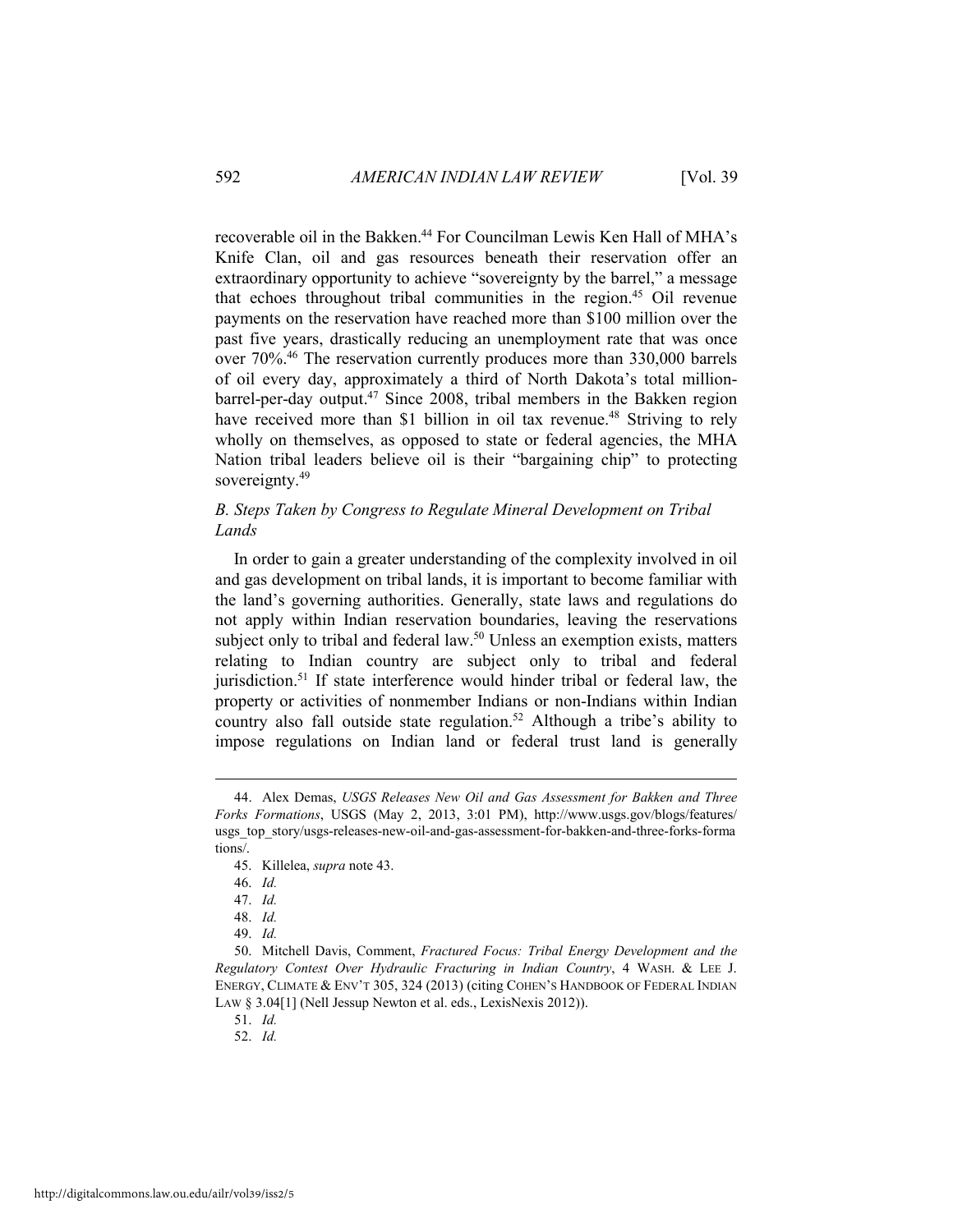unchallenged, the tribe's ability to regulate may be limited if the regulation affects activities of nonmembers on non-Indian fee lands.53 In *Montana v. United States*, the U.S. Supreme Court held that tribal regulations apply to nonmember Indians and non-Indians if they have entered a consensual relationship with the tribe, or if their activity has "some direct effect on the political integrity, the economic security, or the health or welfare of the tribe."54 Further, "nonmember conduct or property does not necessarily fall under state jurisdiction simply because it falls outside tribal jurisdiction."55 States may not assert their authority over tribes or tribal lands when doing so would conflict with federal law or would interfere with tribal lawmaking rights.<sup>56</sup>

Oil and gas development on tribal lands becomes even more complex when determining land ownership. Tribes and tribal members may own mineral estates within reservation boundaries, while tribes may also have rights in mineral estates that extend outside reservation boundaries where land was ceded for homesteading or federal use.<sup>57</sup> Where lands are held in trust for a tribe or tribal member by the federal government—which acts as a trustee—the tribe or tribal member is the beneficial owner of the mineral estate and may have enforceable rights in cases of federal mismanagement.58 This introductory information shall act a precursor for the legislative history of government oversight on tribal lands that follows.

The Leasing and Grazing Act of 1891 was the first law passed concerning mineral leasing on tribal lands.<sup>59</sup> This act affirmed congressional consent of non-Indian mineral leasing on tribal lands and permitted ten-year leases with consent of the tribe.<sup>60</sup> Over the next thirty years, additional acts stipulated longer lease terms and ultimately eliminated the requirement for tribal consent of leases in 1919.<sup>61</sup> States were further permitted to tax production activities on tribal lands and the Secretary of the Interior was authorized to handle royalty and tax

 <sup>53.</sup> *Id.*

 <sup>54.</sup> *Id.* (quoting Montana v. United States, 405 U.S. 544, 565-66 (1981)).

 <sup>55.</sup> *Id.* at 325.

 <sup>56.</sup> *Id.*

 <sup>57.</sup> *Id.*

 <sup>58.</sup> *Id.*

 <sup>59.</sup> *Indian Law*, GETCHES-WILKINSON CENTER FOR NAT. RESOURCES, ENERGY, AND THE ENV'T: INTERMOUNTAIN OIL & GAS BMP PROJECT, http://www.oilandgasbmps.org/laws/ tribal/ (last visited Mar. 26, 2015) [hereinafter *Getches-Wilkinson BMP Project Indian Law Page*].

 <sup>60.</sup> *Id.*

 <sup>61.</sup> *Id.*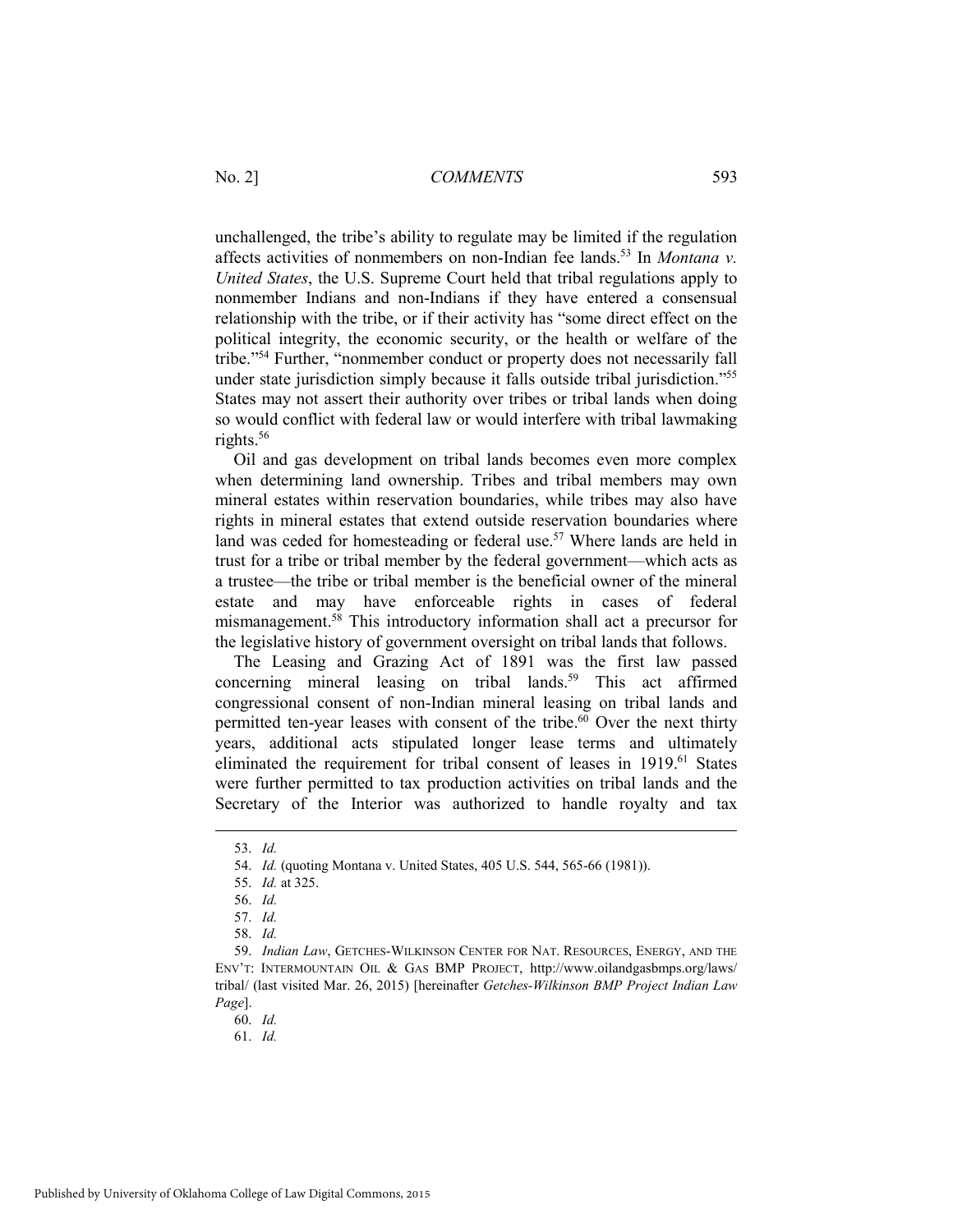transactions with the lessees and states on behalf of the tribe.<sup>62</sup> Considered "haphazard, piecemeal legislation . . . [that] left the law governing mineral leases on tribal lands in a state of confusion," early legislation was in need of clarification.63 Consequently, Congress enacted the IMLA to replace inconsistent earlier laws and clarify leasing regulations on Indian land.<sup>64</sup> By ensuring a fair return on tribal minerals, the IMLA encouraged tribal selfgovernance. It created a single set of leasing procedures for mineral development on tribal lands; further, all IMLA leases required tribal consent and approval from the Secretary of the Interior, which were to be granted on a competitive bidding basis.<sup>65</sup> Under the IMLA, all leases were to be for a term of ten years and could only be extended if the minerals on the lease were being produced in paying quantities.<sup>66</sup>

However, the IMLA contained some gaps and exceptions that have resulted in problems over the years. The IMLA did not incorporate all tribes and tribal lands, although it did preserve the right of tribes to lease lands for mining under the Indian Reorganization Act (IRA).<sup>67</sup> The IRA allowed tribes to supersede DOI regulations for mining.68 Leases of allotted lands or of the allotment era leasing acts were not generally included in the IRA however. Moreover, a tribe did not have the authority to unilaterally cancel a lease for breach of the lease terms; this power continued to rest with the Secretary of the Interior or the courts.<sup>69</sup> As an added layer of control, the IMLA excluded tribes from being involved in the mining process after the lease was authorized.70 This inevitably stripped tribes of the opportunity to regulate energy development on their land.

Regulatory authority under the IMLA continued to waffle, and in 1977 the DOI Solicitor determined that the IMLA did not authorize states to tax Indian mineral leases.71 In 1985, the U.S. Supreme Court found that states could not tax Indian interests inside Indian country because Congress had not clearly consented to the transaction.72 The Supreme Court ruling in *Cotton Petroleum v. New Mexico* further complicated this rule by holding

62. *Id.*

 $\overline{a}$ 

- 63. *Id.*
- 64. *Id.*
- 65. *Id.*
- 66. *Id.*
- 67. *Id.*
- 68. *Id.*

69. *Id.*

70. *Id.*

 <sup>72.</sup> *Id*; Montana v. Blackfeet Tribe, 471 U.S. 759, 766-67 (1985).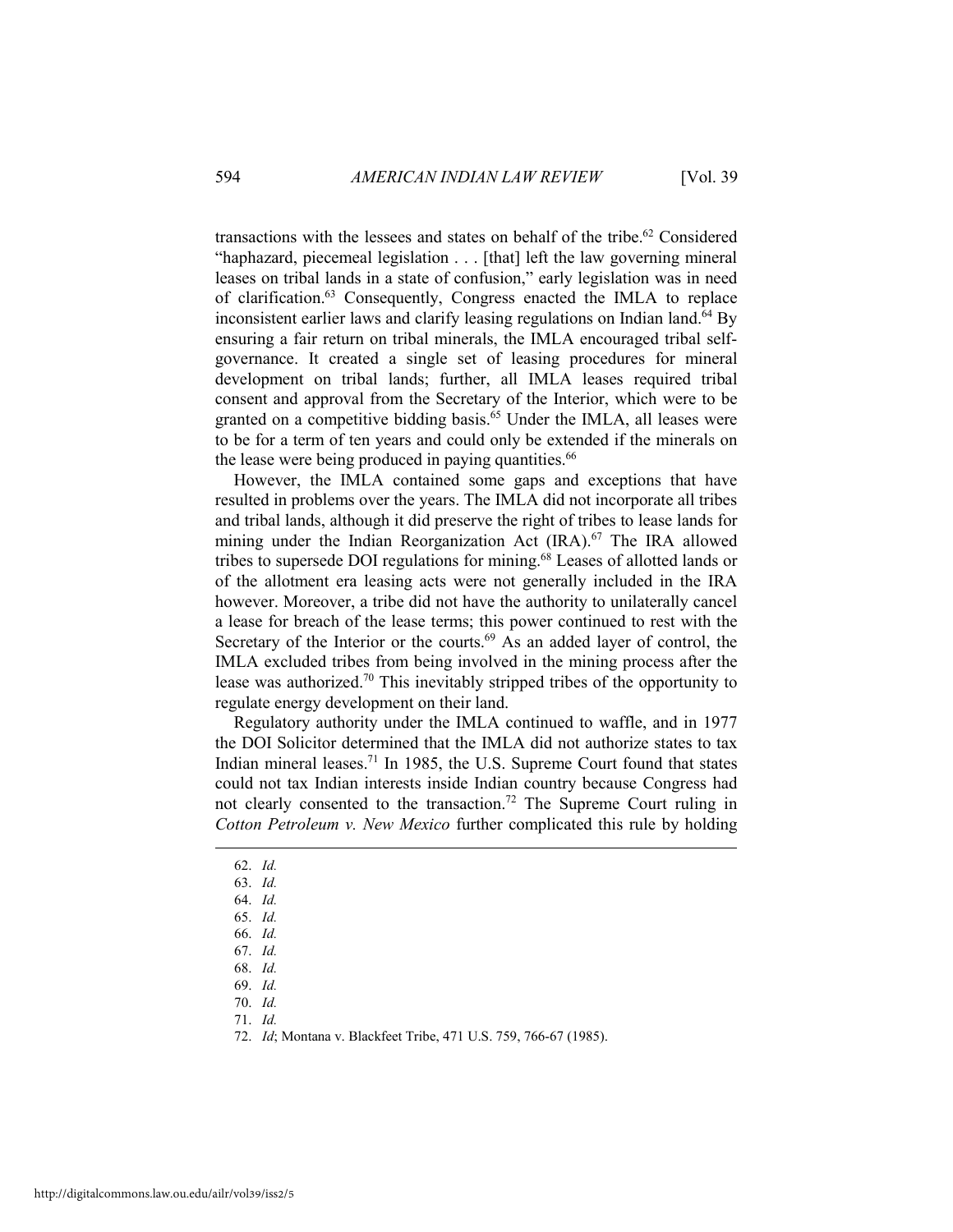that the IMLA did not bar state taxation of non-Indian lessees on Indian  $land.<sup>73</sup>$ 

The IMLA has also been held to establish a fiduciary duty between the federal government and tribes when leasing minerals, as reflected in *United States v. Navajo Nation*. 74 Under *Navajo Nation*, the Secretary may only approve lease sales when they are "in the [best] interest of the Indians." Furthermore, as long as the parties are involved in the mineral lease arrangement, the IMLA established federal jurisdiction over all claims involving mineral leasing operations.<sup>75</sup> As sovereign, independent nations, tribes are immune from many state and federal taxes.76 Under the IMLA, tribes today have the right to tax oil and gas production from tribal lands and are exempt from paying state taxes on royalty payments procured from an oil and gas lease.<sup>77</sup>

Signed into legislation on December 22, 1982, the IMDA expanded tribal authority by authorizing tribes to enter into agreements for oil and gas development.<sup>78</sup> It allows an individual tribal member who possesses a mineral interest to include such resources in a tribal mineral agreement, if the parties to the agreement concur and the Secretary determines that such participation is in the individual's best interest.79

In 2005, Congress amended the Energy Policy Act of  $1992<sup>80</sup>$  to establish the Indian Energy Resource Development Program.<sup>81</sup> The purposes of the program are to "assist Indian tribes in the development of energy resources and further the goal of Indian self-determination."82 The Secretary of the Interior accomplishes these tasks by providing grants for use in

developing or obtaining the managerial and technical capacity needed to develop energy resources on Indian land,  $83$ .... carrying out projects to promote the integration of energy

 <sup>73.</sup> *Getches-Wilkinson BMP Project Indian Law Page*, *supra* note 53; Cotton Petroleum Corp. v. New Mexico, 490 U.S. 163, 186-87 (1989).

 <sup>74.</sup> *Getches-Wilkinson BMP Project Indian Law Page*, *supra* note 53; United States v. Navajo Nation, 537 U.S. 488 (2003).

 <sup>75.</sup> *Getches-Wilkinson BMP Project Indian Law Page*, *supra* note 53.

 <sup>76.</sup> *Id.*

 <sup>77.</sup> *Id.*

 <sup>78.</sup> *Id.*

 <sup>79.</sup> *Id.*

 <sup>80. 42</sup> U.S.C. §§ 13201-13574 (2012).

 <sup>81. 25</sup> U.S.C. §§ 3501-3506 (2012).

 <sup>82.</sup> *Id.* § 3502(a)(1).

 <sup>83.</sup> *Id.* § 3502(a)(2)(A).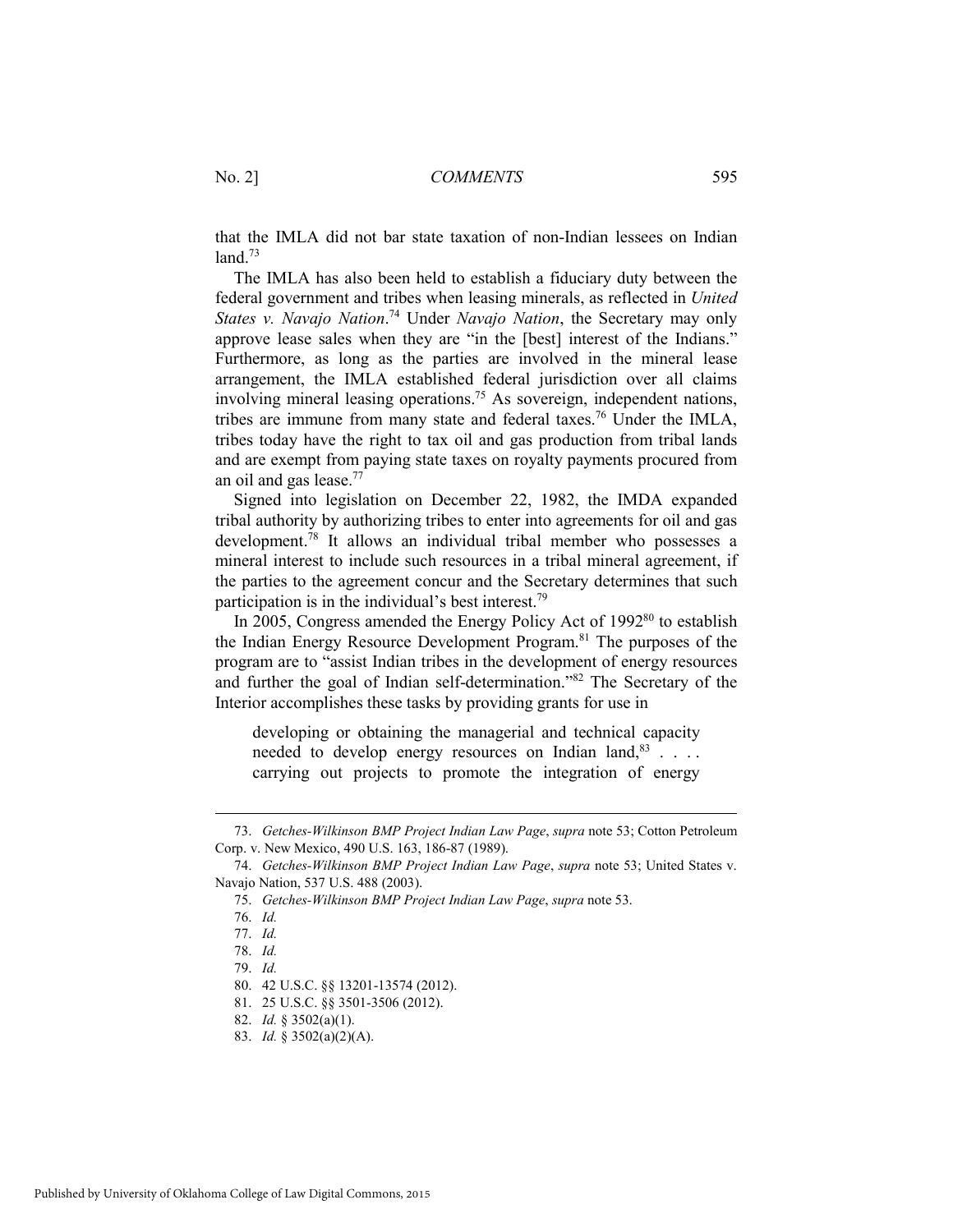resources,  $84$  [and] . . . . [lestablish[ing] a national resource center to develop tribal capacity to establish and carry out tribal environmental programs in support of energy-related programs and activities.<sup>85</sup>

The Secretary also provides low-interest loans "for use in the promotion of energy resource development on Indian land."86 Most notably, these amendments established the Indian Tribal Energy Development and Self-Determination Act (ITEDSA) of 2005, which eliminates the need for Secretarial approval of certain qualifying leases. $87$  The ITEDSA gives tribes an opportunity to exercise greater control over their mineral resources.<sup>88</sup> It represents a valiant step towards tribal self-determination by allowing tribes to negotiate their own energy resource agreements and manage any responsibilities associated with those agreements.<sup>89</sup> No tribe has taken advantage of ITEDSA thus far, although it may be a viable alternative to government regulation for tribes seeking to administer their own regulations on hydraulic fracturing without complete BLM oversight.

In September of 2012, the Senate's Indian Affairs Committee presented the ITEDSA Amendments of 2012<sup>90</sup> to the 112th Congress (2011-2013), but the bill ultimately failed to be enacted.<sup>91</sup> More recently, on May 21, 2014, proposed amendments to the ITEDSA were again introduced to Congress but were also not enacted into legislation.<sup>92</sup> Among other modifications, the 2014 amendments sought to direct the Secretary of the Interior to "provide technical assistance to interested Indian tribes to develop energy plans."93

89. *Id.*

 $\overline{a}$ 

 90. Ludvig, *supra* note 3, at 739 (citing Adam Voge, *Indian Energy Bill, Introduced by Wyoming Senator, Heads to Senate*, CASPER STAR TRIB., Sept. 19, 2012, http://trib.com/ business/energy/inidian-energy-bill-introduced-by-wyoming-senator-heads-to-senate/article\_ 1 43ded55-e0c9-5296-bfed-f38ca6a26e6c.html).

91. S. 1684, 112th Cong. (2011-2012).

92. S. 2132, 113th Cong. (2013-2015).

 <sup>84.</sup> *Id.* § 3502(a)(2)(B).

 <sup>85.</sup> *Id.* § 3502(a)(2)(D).

 <sup>86.</sup> *Id.* § 3502(a)(2)(C).

 <sup>87.</sup> *Id.* § 3504.

 <sup>88.</sup> Benjamin J. Fosland, *A Case of Not-So-Fatal Flaws: Re-Evaluating the Indian Tribal Energy and Self-Determination Act*, 48 IDAHO L. REV. 447, 448 (2012).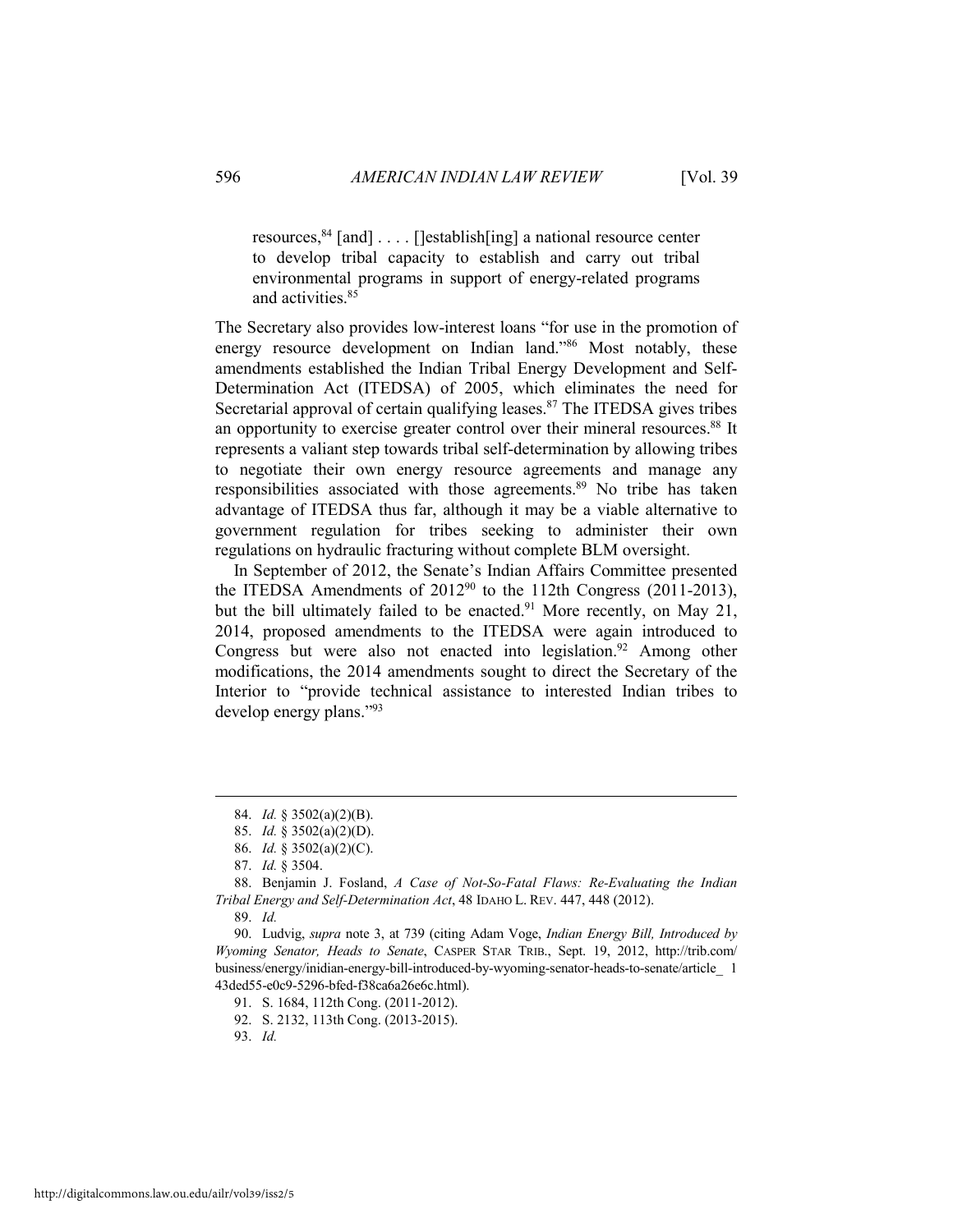#### *C. The BLM's Obligation to Regulate*

The relationship between the federal government and Indian tribes is complex to say the least.<sup>94</sup> Ownership of the subsurface mineral estate and the affected surface estate plays a critical role in determining who has the authority to regulate oil and gas development on tribal lands.<sup>95</sup> In *United States v. Shoshone Tribe of Indians Of Wind River Reservation in Wyoming*, the U.S. Supreme Court held "that when lands are reserved or otherwise set aside for the tribes in executive order, treaties or agreements approved by Congress, the tribes held the beneficial rights to the soil and the mineral interests under the lands."96

On Indian trust lands, tribes retain ownership of the mineral resources, including oil and gas found therein.<sup>97</sup> However, in many cases, tribes have been divested of title to the subsurface minerals. Particularly, lands falling under the General Allotment Act of 1887 call for greater consideration in determining who holds the mineral title to those lands.<sup>98</sup> This act essentially isolated mineral rights of tribes by "allotting tribal lands to individual members of the tribe and then allowing those tribal members to sell off the lands in fee simple after a period of time."99 Since the lands were sold in fee simple, the mineral estate and production rights were included in the transactions, which were generally made with non-Indians.<sup>100</sup> Consequently, as individual tribal members sold their parcels of land, the alienation of mineral rights from tribal member ownership rose. "In 1934 Congress ended the General Allotment Act of 1887, and since then has been working with the tribes to reconsolidate former tribal trust lands."<sup>101</sup>

Today, the majority of reservation lands are held in trust for tribes by the United States.<sup>102</sup> The origins of the trust relationship between the federal government and Native American Tribes can be found in two nineteenth century cases: *Cherokee Nation v. Georgia*103 and *Worcester v. Georgia*. 104 In *Cherokee Nation*, the Court held that instead of being classified as

 <sup>94.</sup> *Getches-Wilkinson BMP Project Indian Law Page*, *supra* note 53.

 <sup>95.</sup> *Id.*

 <sup>96.</sup> *Id.*

 <sup>97.</sup> *Id.*

 <sup>98.</sup> *Id.*

 <sup>99.</sup> *Id.*

 <sup>100.</sup> *Id.*

 <sup>101.</sup> *Id.*

 <sup>102.</sup> Ludvig, *supra* note 3, at 734.

 <sup>103.</sup> *Id.* at 734-35; Cherokee Nation v. Georgia, 30 U.S. (5 Pet.) 1 (1831).

 <sup>104.</sup> Ludvig, *supra* note 3, at 735; Worcester v. Georgia, 31 U.S. (6 Pet.) 515 (1832).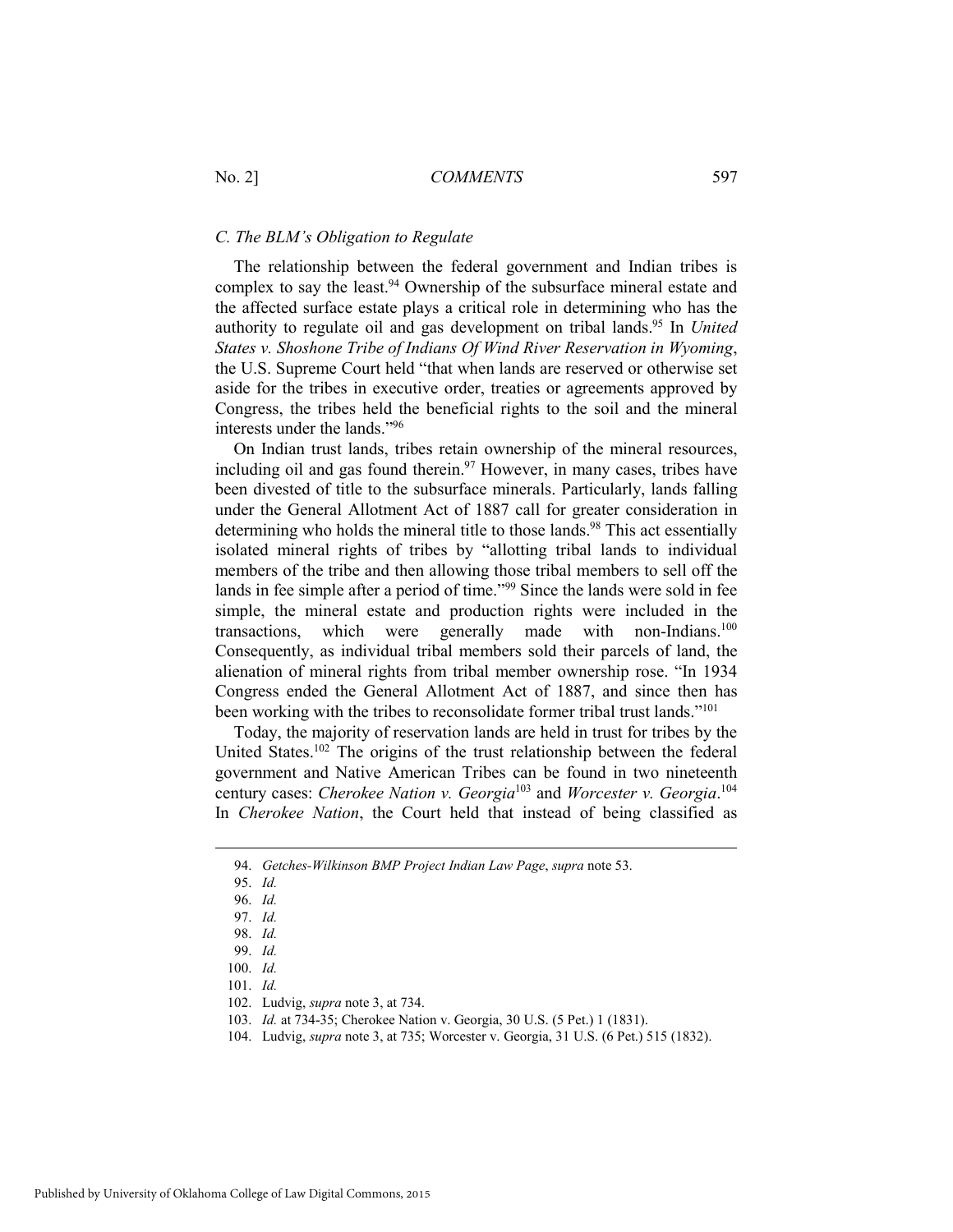"foreign states" within the meaning of the constitution, $105$  Indian tribes were to be considered "domestic dependent nations" that have an "unquestionable . . . right to the lands they occupy."106 The Court equated the tribe's relationship with the U.S. government as one resembling a "ward to his guardian."107 Soon thereafter, in *Worcester v. Georgia*, the Court held that state law does not apply to tribal lands, and that "[t]he whole intercourse between the United States and this [Indian] nation, is by our constitution and laws, vested in the government of the United States."108

Considered a trustee, the federal government has extensive control over minerals, including oil and gas, on tribal lands.<sup>109</sup> With this control comes fiduciary obligations that have appeared ambiguous at times. The extent of these fiduciary duties were examined in a series of 1980s Supreme Court cases, generally referred to as the "*Mitchell*" series. Essentially, the cases revealed that depending on breadth or specificity of the act or statute involved, the federal government's fiduciary obligation may be one of "bare trust"<sup>110</sup> where the act forming the basis of the obligation is general, or, under a more narrowly tailored statute, this obligation may be heightened, such as when the federal government has "elaborate control over [natural resources] and property belonging to Indians.".<sup>111</sup>

The DOI regulates oil and gas development on tribal lands held in trust through the BIA and the BLM, which regulate surface and subsurface mineral rights, respectively.<sup>112</sup> The BLM supervises and approves most oil and gas operations on tribal lands, although the BIA is responsible for issuing lease permits.<sup>113</sup> The Federal Land Policy and Management Act (FLPMA) "directs the BLM to manage the public lands so as to prevent unnecessary or undue degradation, and to manage those lands using the

111. *Id.* at 225.

 <sup>105.</sup> Ludvig, *supra* note 3, at 735; Cherokee Nation v. Georgia, 30 U.S. (5 Pet.) at 8.

 <sup>106.</sup> Ludvig, *supra* note 3, at 735; Cherokee Nation v. Georgia, 30 U.S. (5 Pet.) at 17.

 <sup>107.</sup> Cherokee Nation v. Georgia, 30 U.S. (5 Pet.) at 17.

 <sup>108.</sup> Ludvig, *supra* note 3, at 735; *Worcester*, 31 U.S. (6 Pet.) at 520.

 <sup>109.</sup> Ludvig, *supra* note 3, at 735-36 (citing Brett J. Stavin, Comment, *Responsible Remedies: Suggestion for Indian Tribes in Trust Relationship Cases*, 44 ARIZ. ST. L.J. 1743, 1743 (2012)).

 <sup>110.</sup> United States v. Mitchell, 463 U.S. 206, 224 (1983) (citing United States v. Mitchell, 445 U.S. 535 (1980)).

 <sup>112.</sup> Ludvig, *supra* note 3, at 736-37 (citing Tom Fredericks & Andrea Aseff, *When Did Congress Deem Indian Lands Public Lands? The Problem of BLM Exercising Oil and Gas Regulatory Jurisdiction in Indian Country*, 33 ENERGY L.J. 119, 121 (2012)).

 <sup>113.</sup> *Getches-Wilkinson BMP Project Indian Law Page*, *supra* note 53.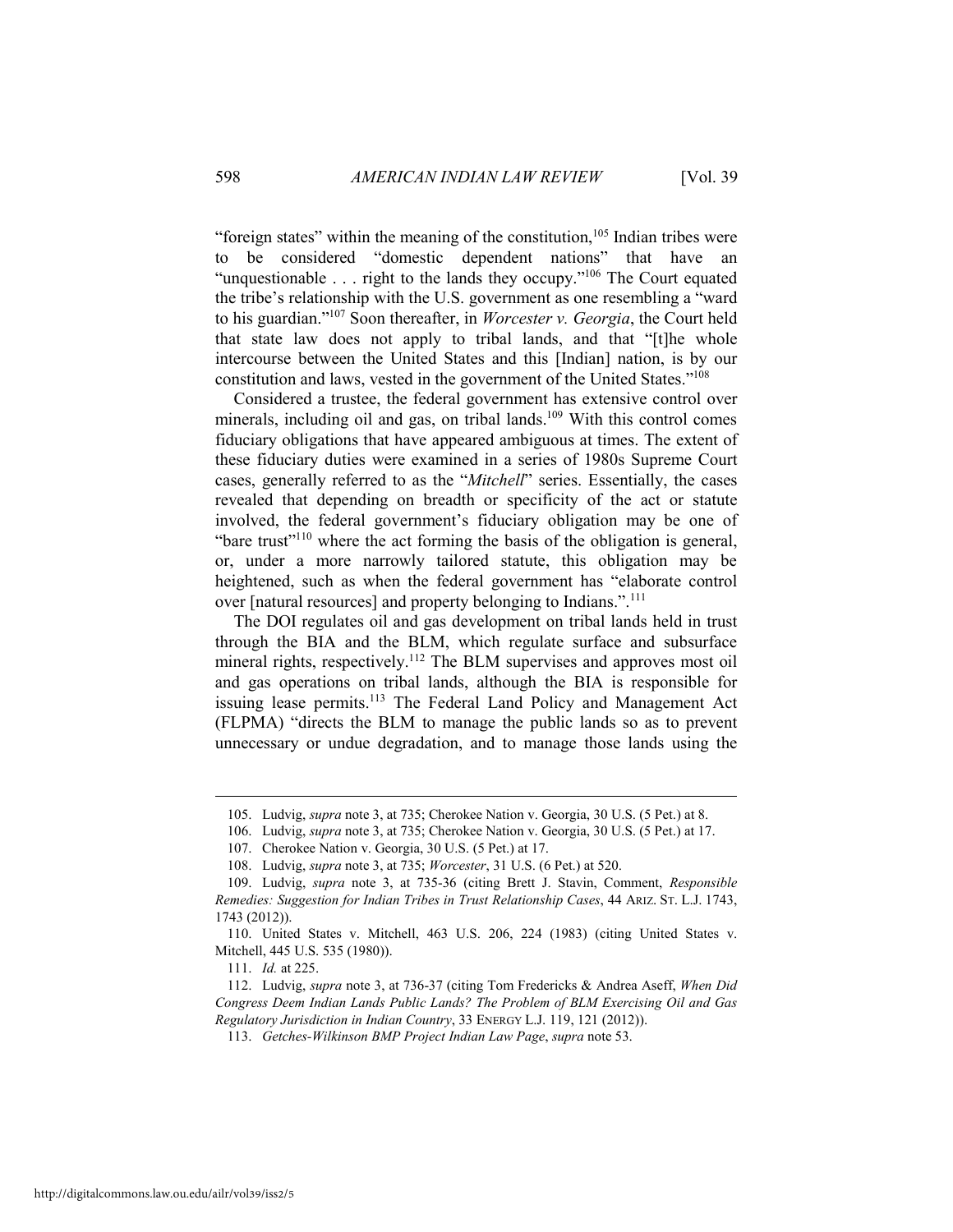principles of multiple use and sustained yield."114 Under the FLPMA, public and tribal lands must be "managed in a manner that will protect the quality of their resources, including ecological, environmental, and water resources."115 Both the IMLA and the IMDA assign regulatory authority over Indian oil and gas leases for trust lands to the Secretary of the Interior.<sup>116</sup> In turn, the Secretary has delegated his or her authority to oversee operations on Indian mineral leases to the BLM under the Indian Allotted Lands Leasing Act and the Tribal Lands Leasing Act.<sup>117</sup>

#### *III. Fuel for the Fire: The Heated Debate*

The initial proposal of the BLM's rule in May of 2012 sparked a great deal of interest that remained throughout the lengthy editing process. The final BLM rule brought with it an array of reactions ranging from praise and support to fierce criticism and scorn backed by lawsuits.118 A popular debate is whether or not the federal government is the best entity to be regulating oil and gas development on tribal lands. Supporters of state and local tribal regulation stress federal agencies are ill-equipped to handle environmental regulation on tribal lands.<sup>119</sup> Local regulation advocates also emphasize the tribe's superior understanding of certain religious and environmental concerns on their lands.<sup>120</sup> In contrast, environmentalists concerned about the future of tribal lands push for greater federal government participation in this area and hope to see stricter regulations that protect the land for generations to come.

In addition to debates over local and federal regulation, disputes concerning the truths and fabrications of environmental impacts of hydraulic fracturing have further complicated the discussion. Research regarding hydraulic fracturing and its possible negative effects on the

 $\overline{a}$ 

 <sup>114.</sup> Oil and Gas; Hydraulic Fracturing on Federal and Indian Lands, 78 Fed. Reg. 31636, 31640 (proposed May 24, 2013) (to be codified at 43 C.F.R. pt. 3160).

 <sup>115.</sup> *Id.*

 <sup>116.</sup> *Id.* at 31641.

 <sup>117.</sup> *Id.*

 <sup>118.</sup> Press Release, Envtl. Def. Fund, New BLM Fracking Rule Brings Crucial Oversight to Oil & Gas Development (Mar. 20, 2015) [hereinafter Press Release, New BLM Fracking Rule], *available at* http://www.edf.org/media/new-blm-fracking-rule-brings-crucial-oversig ht-oil-gas-development; Jim Polson, Mark Drajem & Andrew Harris, *Oil Industry Meets First Federal Fracking Rules with a Lawsuit*, BLOOMBERG BUS. (Mar. 20, 2015, 10:36 AM), http://www.bloomberg.com/news/articles/2015-03-20/u-s-sets-first-fracking-rules-since-pro cess-fueled-energy-boom.

 <sup>119.</sup> *See* Ludvig, *supra* note 3.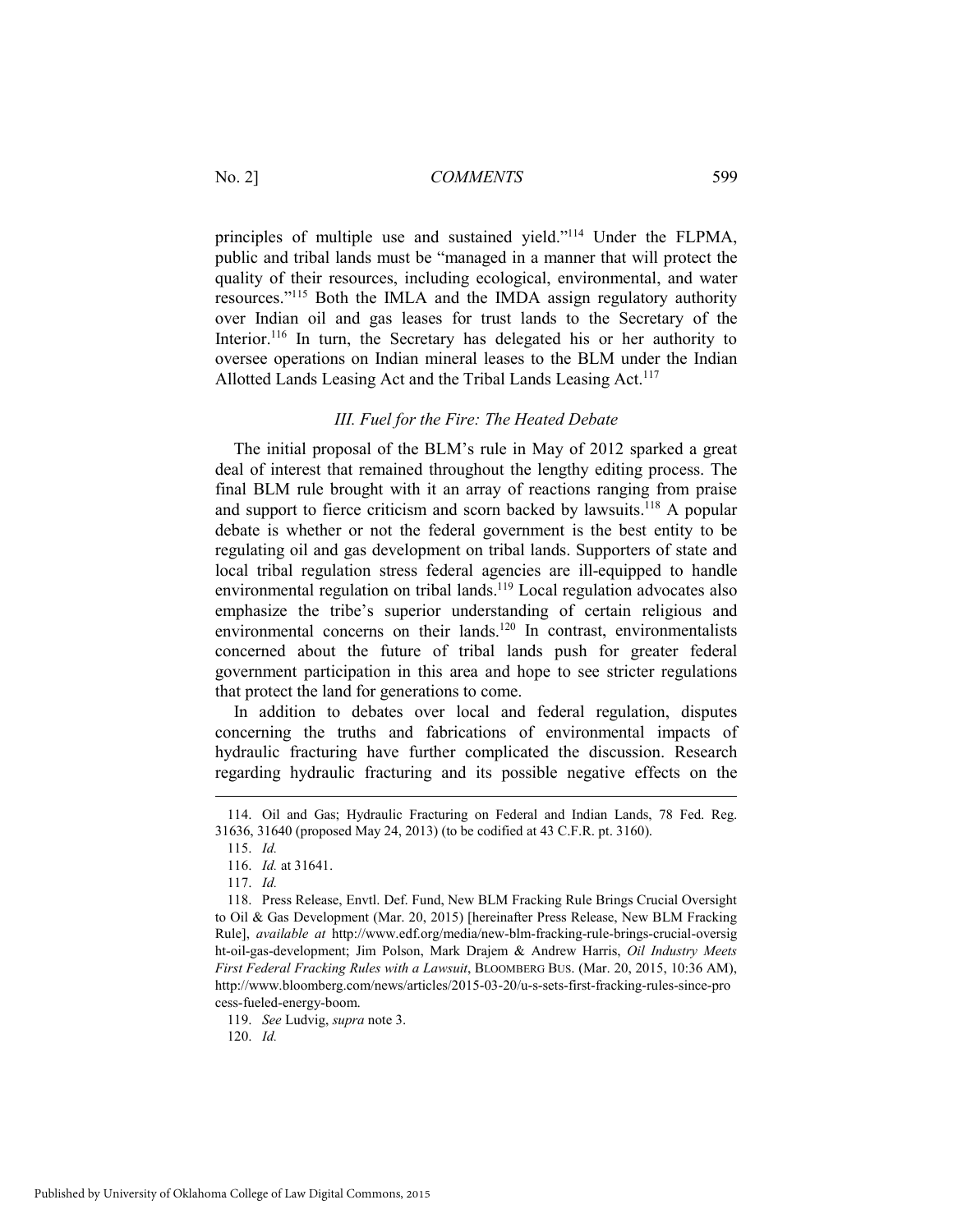environment is relatively new and, as a result, a number of theories have developed about the practice, but for the time being they remain just that *theories*. The slurry of theories appearing in newspaper headlines across the nation have yet to be scientifically proven, although many attempt to equate *correlation* of hydraulic fracturing and environmental occurrences, such as water contamination, with absolute *causation*.

#### *A. Local vs. Federal Debate: Is the BLM the Proper Entity to Regulate?*

The BLM's former regulation governing fracking on tribal lands is more than thirty years old and was not designed to address modern fracking technology.<sup>121</sup> Section A of the existing regulation calls for a:

[P]roposal for further well operations shall be submitted by the operator . . . for approval by the authorized officer prior to commencing operations to redrill, deepen, perform casing repairs, plug-back, alter casing, perform nonroutine fracturing jobs, recomplete in a different interval, perform water shut off, commingling production between intervals and/or conversion to injection.122

This regulation is far less encompassing than the BLM's recently published regulation. Secretary of the Interior Sally Jewell stated the regulation provides "common-sense updates that increase safety while also providing flexibility and facilitating coordination with states and tribes."123 She continued by saying, "[a]s we continue to offer millions of acres of America's public [and tribal] lands for oil and gas development, it is important that the public has full confidence that the right safety and environmental protections are in place."<sup>124</sup>

The outdated prior rule leaves the majority of regulation up to state and tribal governments, although often times neither states nor tribes seek to implement a rule that would adequately regulate the highly technical and complex drilling method of hydraulic fracturing. Nonetheless, several tribal and industry leaders feel that fracking is best regulated at the local level because a "one-size-fits-all rule" on fracking operations is illogical.<sup>125</sup>

 <sup>121. 43</sup> C.F.R. § 3162.3-2 (2014).

 <sup>122.</sup> *Id.* § 3162.3-2(a).

 <sup>123.</sup> Alysa Landry, *New Rules to Address Fracking on Indian Lands,* NAVAJO TIMES (May 23, 2013), http://navajotimes.com/politics/2013/0513/052313fra.php#.VRWKk1ymA f4.

 <sup>124.</sup> *Id.*

 <sup>125.</sup> Broder, *supra* note 12.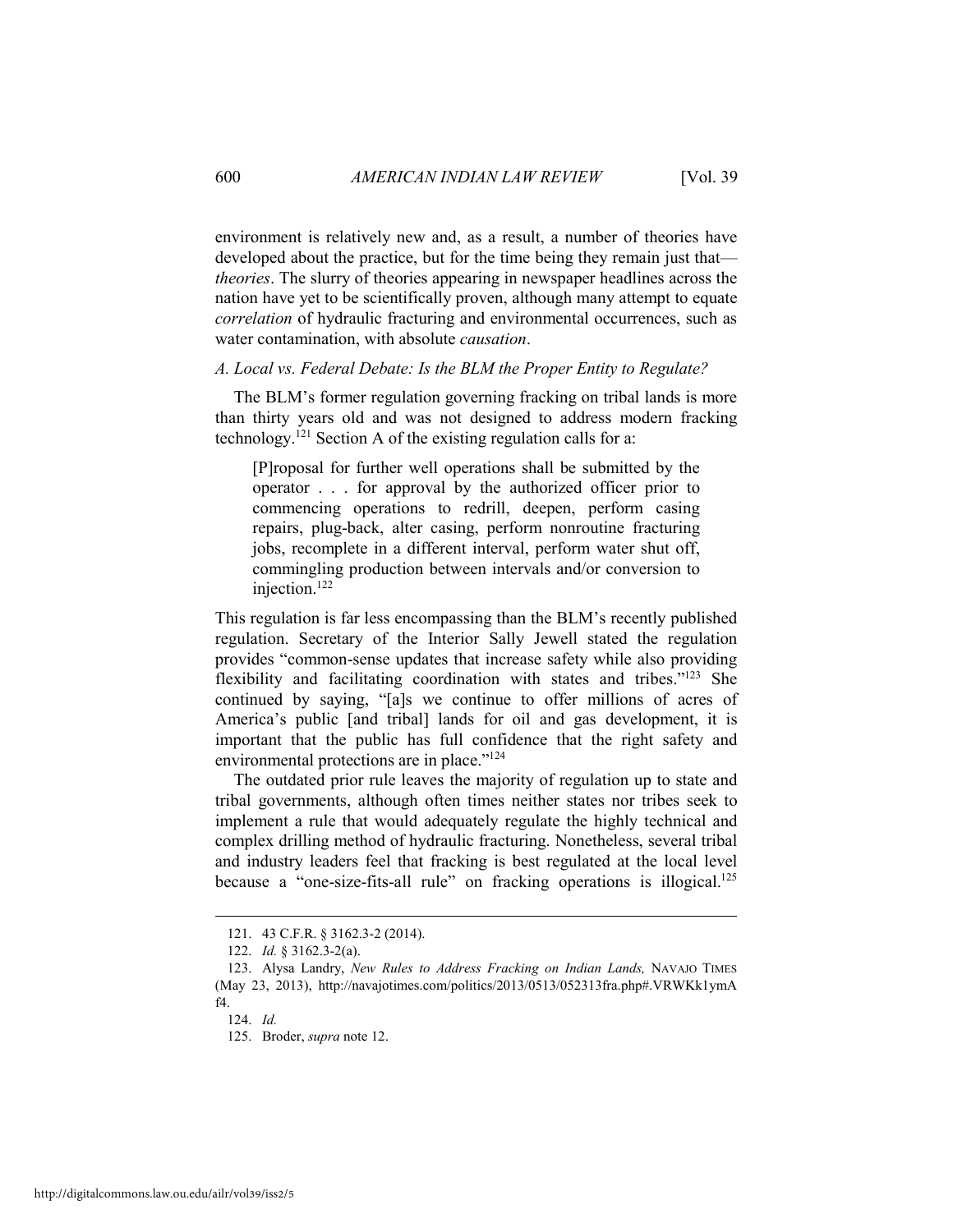Advocates of local regulation argue geographic characteristics of oil and gas reserves vary significantly from state to state, and state officials are more knowledgeable about local and regional production techniques than federal agencies.126 Commentators believe that "on-the-ground knowledge leads to more effective regulation—regulation that is more specifically tailored to the characteristics of reserves in the location."127 Additionally, since state officials are politically accountable to local residents, they will likely be more receptive to local concerns.<sup>128</sup> Similarly, tribal regulation is also considered more effective because tribal leaders have more information about site locations, environmental impacts observed over time, and the economic needs of their tribe.<sup>129</sup> The rule's critics argue that environmental and social costs of fracking on tribal lands differ from tribe to tribe and even within each tribe.<sup>130</sup> While many tribal leaders support increased drilling through hydraulic fracturing, others are strongly opposed to its religious and environmental consequences.<sup>131</sup> The question thus remains, is it paternalistic to believe that tribes will not be able to resolve these conflicts without the helping hand of the federal government?

In stark contrast to these beliefs, environmental groups and some tribal members continue to urge the federal government to take an increased role in regulating fracking operations.<sup>132</sup> One initiative that environmentalists have lobbied for is the passage of the Fracturing Responsibility and Awareness of Chemicals Act of 2011 (the Frac Act), which would repeal the Safe Drinking Water Act (SDWA) and require operators to disclose fracking chemicals.133 Environmentalists seeking a more hands-on approach from the federal government fear that the states' relaxed attitude towards the environmental impacts of hydraulic fracturing will result in damning repercussions for tribes and their lands.134 Supporters such as the

 <sup>126.</sup> Ludvig, *supra* note 3, at 744.

 <sup>127.</sup> Matt Willie, Comment, *Hydraulic Fracturing and "Spotty" Regulation: Why the Federal Government Should Let States Control Unconventional Onshore Drilling*, 2011 BYU L. REV. 1743, 1773.

 <sup>128.</sup> *See id.* 

 <sup>129.</sup> Ludvig, *supra* note 3, at 744.

 <sup>130.</sup> *Id.* at 745.

 <sup>131.</sup> *Id.*

 <sup>132.</sup> Rebecca Jo Reser, *State and Federal Statutory and Regulatory Treatment of Hydraulic Fracturing*, 80 DEF. COUNS. J. 90, 100 (2013).

 <sup>133.</sup> *Id.*

 <sup>134.</sup> Heather Ash, Note, *EPA Launches Hydraulic Fracturing Study to Investigate Health and Environmental Concerns While North Dakota Resists Regulation: Should Citizens Be Concerned?*, 87 N.D. L. REV. 717, 733 (2011).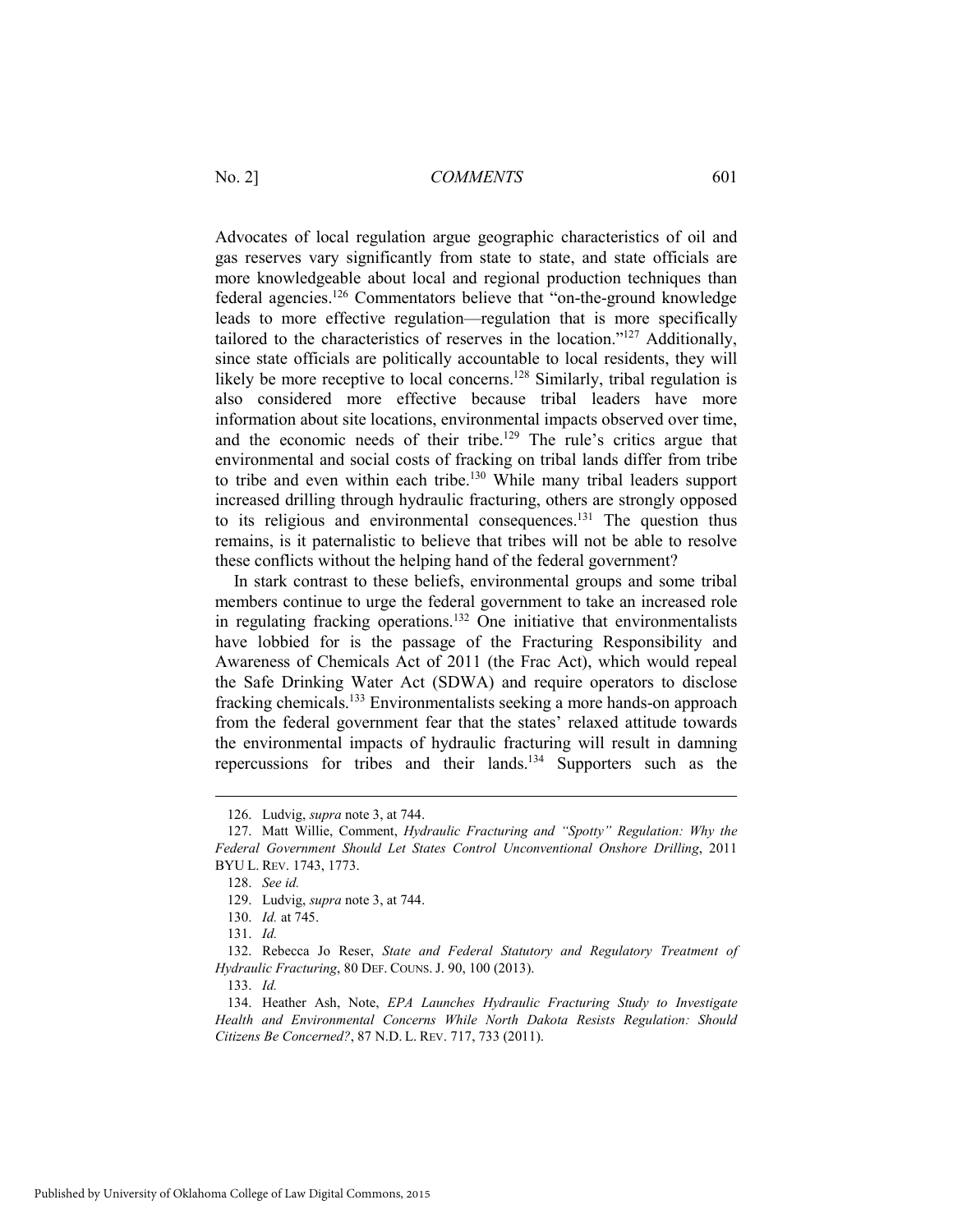Environmental Defense Fund (EDF) welcomed the BLM's final rule, believing the rule takes, "an important step toward addressing several critical issues associated with oil and gas development."135 The EDF's Associate Vice President, Mark Brownstein, continued by saying, "[b]ut states also play an important role here, and we strongly encourage [the] BLM to work constructively with them, as they have expertise, talent, and resources that must be engaged for effective oversight of these new rules."136

#### *B. Fact or Fiction: Environmental Impacts of Fracking Are Devastating to Indian Country*

There is much uncertainty as to whether or not the injection of hydraulic frack fluid into the subsurface geology causes damage to the environment.<sup>137</sup> The fluid injected into a well to fracture the surrounding rock is approximately 99% water and sand, with the remaining 1% comprised of some combination of over 200 chemicals.138 The oil and gas industry tends to emphasize the chemicals used in fracking fluid make up only a small percentage of the injected mixture, whereas those opposed to the practice believe that even though these chemicals constitute only a small percentage of the millions of gallons of fluid used in a single fracturing operation, this equates to hundreds of thousands of pounds of chemical additives likely to cause harm to the environment.139 Fracturing, or "frack" fluid disposal efforts are another area of serious concern for many. The Union of Concerned Scientists states that "the geological formations targeted for fracking are typically thousands of feet deeper than freshwater aquifers," meaning it is essentially impossible for the upward migration of fluids to contaminate groundwater.140 Yet, adversaries of hydraulic fracturing argue that fracturing stimulation is not a precise science, making fracking a specifically targeted location thousands of feet underground very difficult.<sup>141</sup> Despite the vast amount of research

 $\overline{a}$ 

141. *Id.* at 581.

 <sup>135.</sup> Press Release, New BLM Fracking Rule, *supra* note 118.

 <sup>136.</sup> *Id.* 

 <sup>137.</sup> Lees, *supra* note 22, at 583.

 <sup>138.</sup> *Id.* at 579.

 <sup>139.</sup> *Id.* at 580.

 <sup>140.</sup> Lees, *supra* note 22, at 580 (citing *How Natural Gas Works*, UNION OF CONCERNED SCIENTISTS, http://www.ucsusa.org/clean\_energy/our-energy-choices/coal-and-other-fossil-fue ls/how-natural-gas-works.html (last visited Apr. 30, 2015)).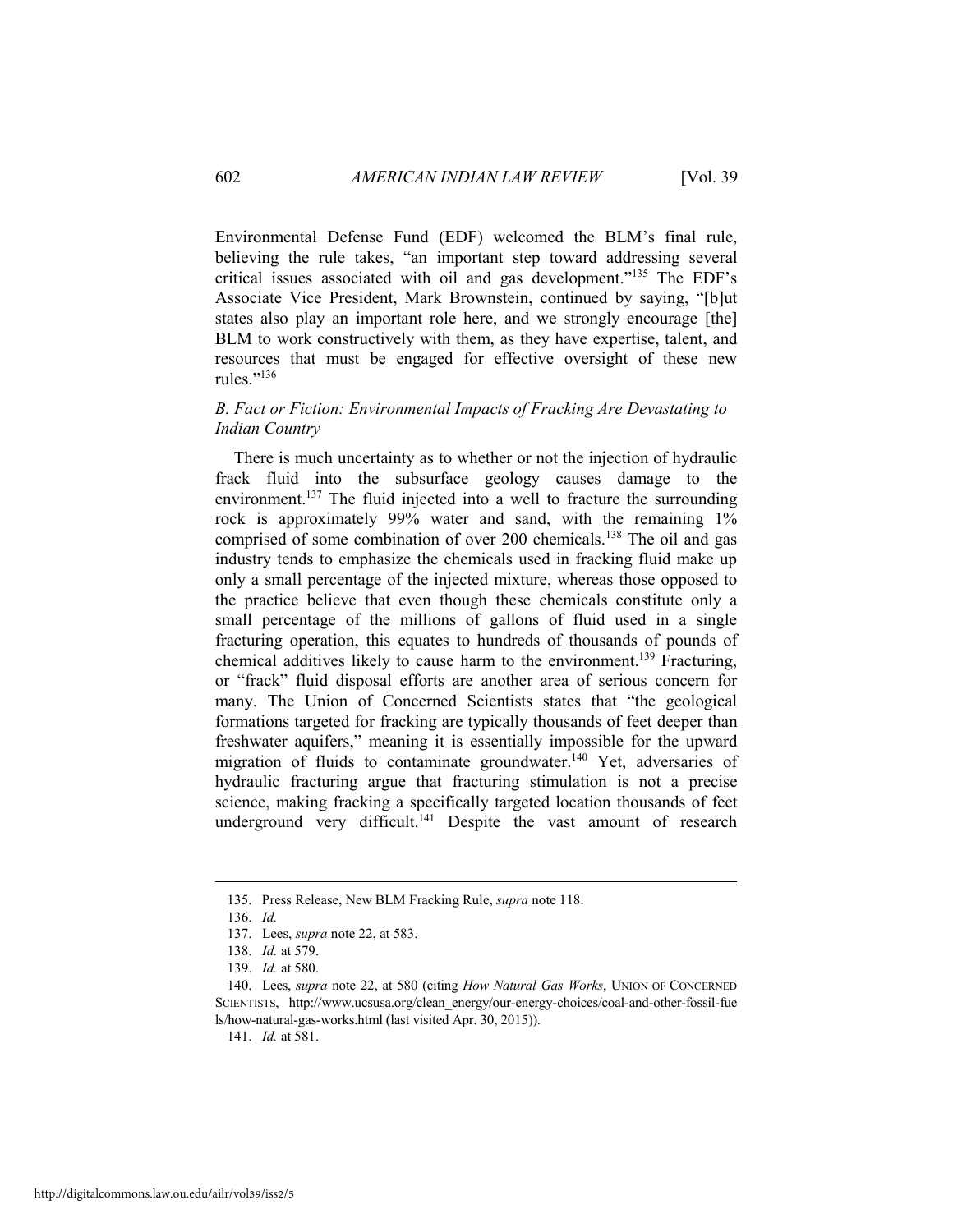conducted, at this point there is no scientific evidence that can verify any of these theories with 100% accuracy.

In response to public concern, Congress requested that the EPA conduct a scientific study to examine the relationship between hydraulic fracturing and drinking water resources.142 In the recently released assessment, the EPA was unable to find evidence that certain hydraulic fracturing mechanisms, such as water withdrawals in times of low water availability, spills of hydraulic fracturing fluids and produced water, or fracturing directly into underground drinking water resources "have led to widespread, systemic impacts on drinking water resources in the United States."<sup>143</sup> The study found instances where one or more of these mechanisms impacted drinking water, but compared to the number of wells hydraulically fracked, the number was small.<sup>144</sup> Although this report is the most comprehensive study conducted thus far, it does not take every potential groundwater contamination instance into consideration nor does it claim to do so.145

The report has conjured up varying responses. Environmentalist argue the report proves fracking contaminates groundwater but leaves health concerns related to the contamination unanswered, whereas the report has left the oil and gas industry feeling confident in the safety measures already in place on fracking.146 Unfortunately, this report was unable to successfully put the issue to rest for good, and instead continues to fuel opposing parties with ammunition to fire at one another.

#### *C. Major Elements & Reactions of the Finalized BLM Regulation*

According to the BLM Press Release published March 20, 2015, the BLM's rule provides a framework of safeguards and disclosure requirements that aim to protect public and American Indian lands from irresponsible development of oil and gas resources that could lead to an environmental disaster.<sup>147</sup> Overall the rule seeks to improve safety and help protect groundwater through updated requirements on well-bore integrity,

 <sup>142.</sup> *EPA's Study of Hydraulic Fracturing for Oil and Gas and Its Potential Impact on Drinking Water Resources*, EPA, http://www2.epa.gov/hfstudy (last visited June 16, 2015).

 <sup>143.</sup> *Assessment of the Potential Impacts of Hydraulic Fracturing for Oil and Gas on Drinking Water Resources (External Review Draft),* EPA, http://cfpub.epa.gov/ncea/hfstudy (last visited June 16, 2015).

 <sup>144.</sup> *Id.*

 <sup>145.</sup> *Id.*

 <sup>146.</sup> Kate Sheppard, *EPA Finds Some Cases of Water Contamination Related to Fracking, But Says It's Not Widespread*, HUFFINGTON POST (June 4, 2015, 12:07 PM EDT), http://www.huffingtonpost.com/2015/06/04/epa-fracking-study\_n\_7511836.html.

 <sup>147.</sup> Press Release, Interior Department Releases Final Rule, *supra* note 6.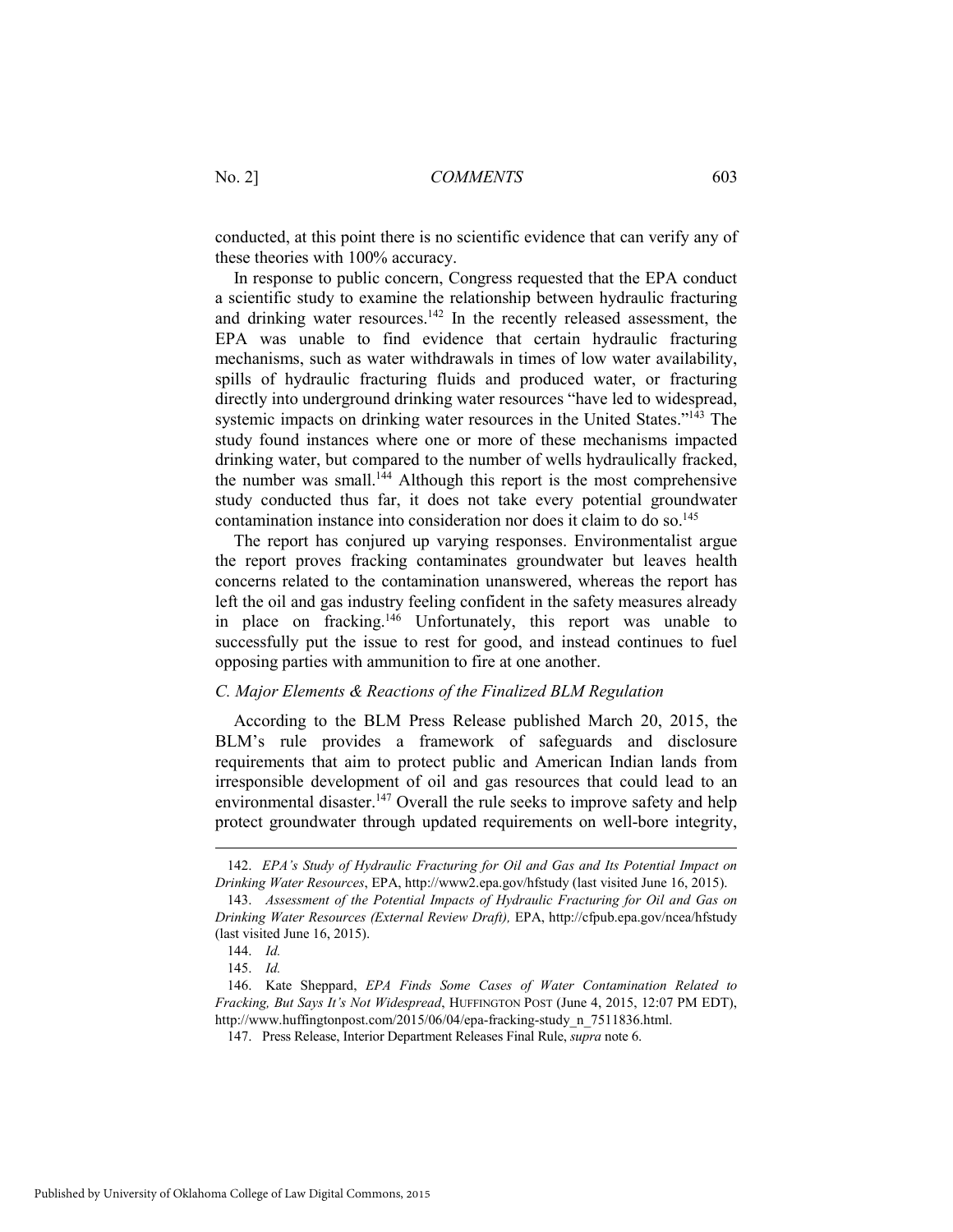wastewater disposal and public disclosure of chemicals.<sup>148</sup> According to the BLM's News Release on the final rule, the key components of the rule include: provisions for ensuring the protection of groundwater supplies by requiring a validation of well integrity and strong cement barriers between the wellbore and water zones through which the wellbore passes; increased transparency by requiring companies to publicly disclose chemicals used in hydraulic fracturing to the BLM within thirty days of completing fracturing operations through the website FracFocus; raised standards for interim storage of recovered waste fluids from hydraulic fracturing to mitigate environmental risks; and added measures to lower the risk of cross-well contamination with chemicals and fluids used in the fracturing operation, by requiring companies to submit more detailed information on the geology, depth, and location of preexisting wells to afford the BLM an opportunity to better evaluate and manage unique site characteristics.149

A number of changes from previous drafts can be found throughout the rule. For example, companies will no longer be able to test a single well's structural integrity to demonstrate the same for an entire group of similar wells.150 Instead, companies must submit an analysis of each well's integrity before it can be hydraulically fractured.<sup>151</sup> Additionally, except under limited exceptions determined on a case-by-case basis, operators are prohibited from using waste pits, even if they are lined, on drilling pads.<sup>152</sup> This will force companies to inject waste water and other recovered frack fluid into above ground, rigid enclosed, covered, or netted tanks.<sup>153</sup> Although companies do have to disclose any fracking chemicals used during operation to the public through the industry-backed website FracFocus, companies are still able to invoke trade secret exemptions on specific ingredients used in their frack fluid.<sup>154</sup>

Like the initial and revised proposed rules, the final rule will apply to Indian lands, "to ensure that these lands and communities all receive the same level of protection as provided on public lands."<sup>155</sup> It is noted that a number of states such as Alaska, Arkansas, Colorado, Illinois, Michigan, New Mexico, Ohio, Oklahoma, Pennsylvania, Texas, Utah, and Wyoming

 $\overline{a}$ 

155. 43 C.F.R. Part 3160, 16129.

 <sup>148.</sup> *Id.*

 <sup>149.</sup> *Id*.

 <sup>150. 43</sup> C.F.R. 3160, 16130.

 <sup>151.</sup> *Id*.

 <sup>152.</sup> *Id*. at 16129.

 <sup>153.</sup> *Id*.

 <sup>154.</sup> *Id*. at 16130.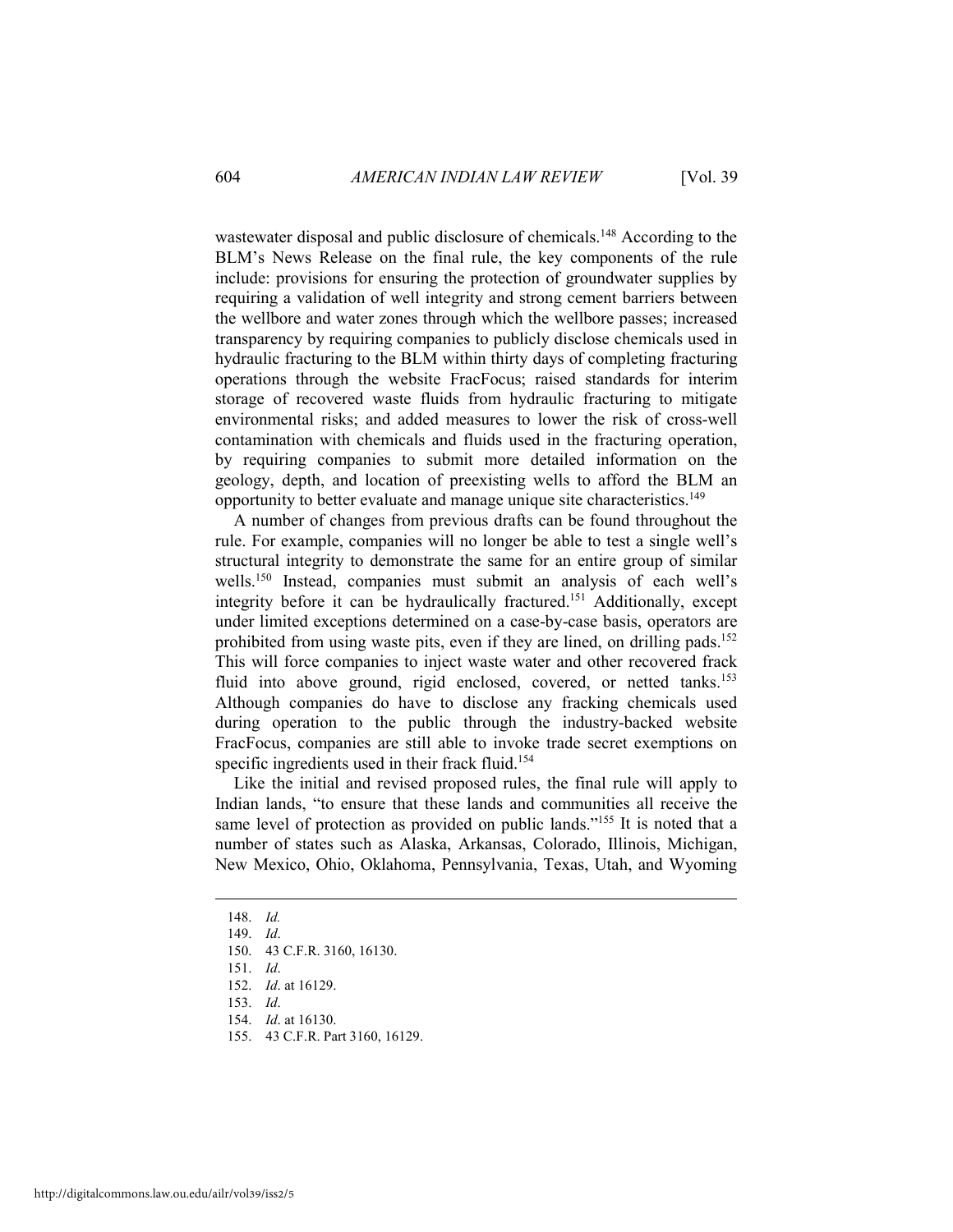already have regulations in place that address hydraulic fracturing operations.156 In an effort to prevent duplicative efforts, the final rule states that were state or tribal regulations to meet or exceed the BLM's requirements, the state or tribe may obtain a "variance."157 The variance will allow for the more protective state or tribal rule to be enforced in the alternative<sup>158</sup>

The rule also includes an express statement as to the importance of consulting with tribal leaders regarding the rule's components.159 During the proposed rule stage and after the proposed and supplemental rules were published, the BLM held regional meetings with tribes in a number of cities  $\alpha$  across the nation.<sup>160</sup> At each stage along the way, the BLM offered followup one-on-one consultations and several such meetings were held with tribal leaders.161 One of the outcomes of these meetings formed the requirement that operators on Indian lands comply with applicable tribal laws.162 Whether or not these sessions adequately addressed the tribes concerns throughout the drafting process is disputed. For example, the Three Affiliated Tribes Chairman, Tex "Red Tipped Arrow" Hall, strongly expressed his distress about the lack of involvement on the rule's creation in a letter to the Secretary of the U.S. DOI in May of 2012.163 Throughout the letter, Tex demonstrates circumstances where the BLM lacked tribal consultation regarding the hydraulic fracturing regulation.164 He states that "[p]roper tribal consultation is an expression of the unique legal relationship between Indian tribes and the federal government, the federal trust responsibility and our right to self-government."165

Despite opposing parties contrasting reactions to the final rule, it appears as though everyone can agree on one thing: the rule is all wrong. Environmental organizations argue that the rule is inadequate for

 $\overline{a}$ 

 <sup>156.</sup> *Id*. at 16130.

 <sup>157.</sup> *Id*.

 <sup>158.</sup> *Id*.

 <sup>159.</sup> *Id*. at 16131.

 <sup>160.</sup> *Id*. at 16132

 <sup>161.</sup> *Id*.

 <sup>162.</sup> *Id*.

 <sup>163.</sup> Letter from Tex "Red Tipped Arrow" Hall to Ken Salazar, Secretary of the U.S. DOI (May 14, 2012), *available at* http://www.eenews.net/assets/2012/05/15/document\_ew\_ 02.pdf.

 <sup>165.</sup> *Id*.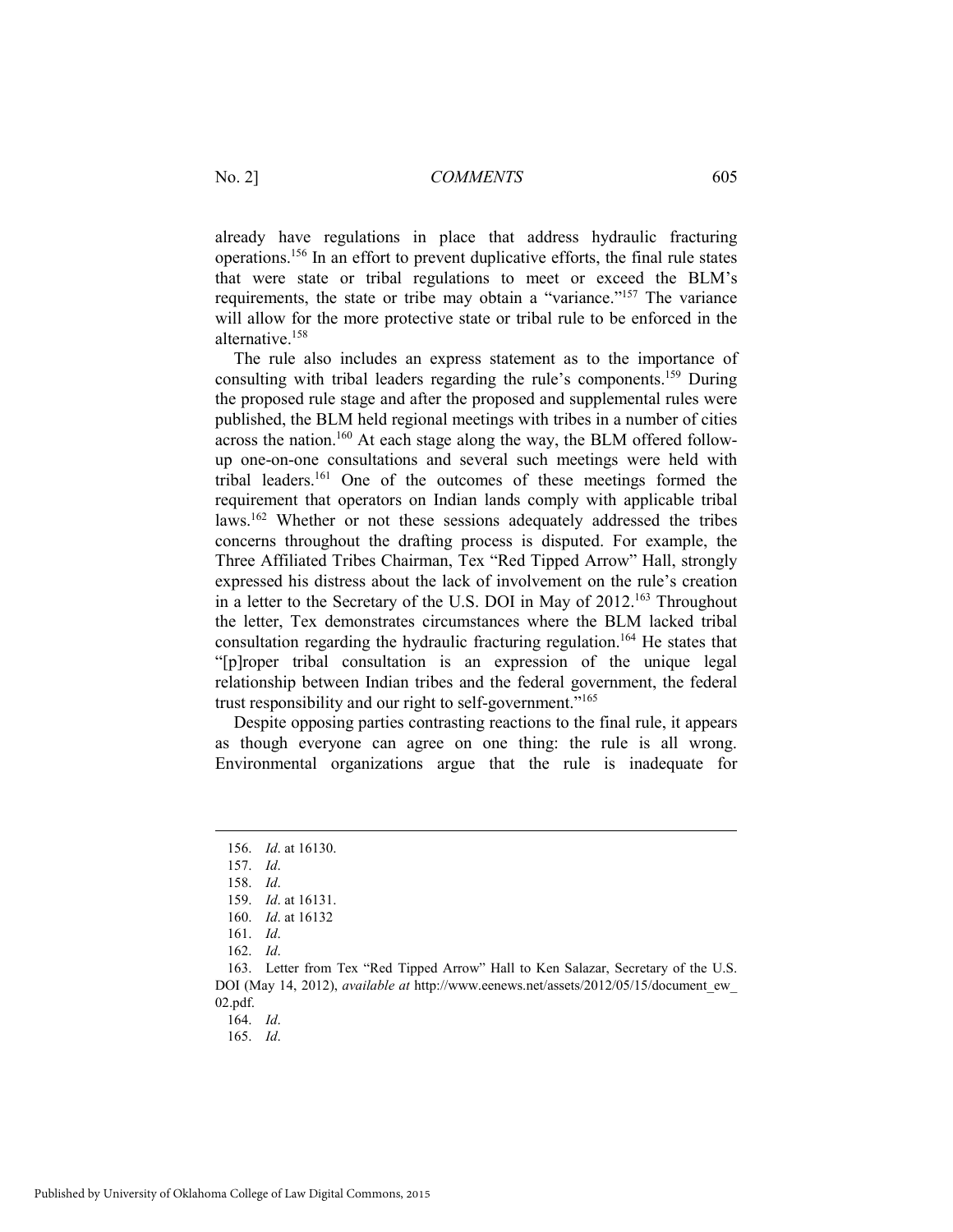preventing potential risk of fracking,166 whereas industry groups such as the Independent Petroleum Association of America and the Western Energy Alliance showed their dissatisfaction by filing a lawsuit the same day the regulation was published.167 These industry groups argue that the rule's duplicative nature is lacking scientific evidence to back its necessity.<sup>168</sup> Likewise, Wyoming quickly filed a lawsuit challenging the BLM's final rule in the case of *Wyoming v. U.S. Dep't of Interior*, Case No. 15-CV-43-5 (March 26, 2015), claiming the BLM's final rule conflicts with the Safe Drinking Water Act and interferes with the state's hydraulic fracturing regulations.169 North Dakota later joined Wyoming in this lawsuit against the BLM.170 Indian tribes were not silent either, expressing their concern that the rule too closely relates Indian land with federal lands.<sup>171</sup>

#### *IV. Suggested Options for Tribes*

It is without question that the BLM's regulation is strongly disliked by many industry leaders, tribes, and commentators. Arguments made in favor of the BLM regulation are scarce, but still exist and should not be completely dismissed as being without merit.172 For tribal members like Theodora Bird Bear and Corey Sanders, fighting for their beloved land is a constant battle that they refuse to give up on.<sup>173</sup> "You feel like you're one person against a whole oil company system—what can you do?" expresses Sanders. "It's like a spell and the money is too strong."<sup>174</sup> North Dakota oil extraction continues to rise, nearing one million barrels a day.<sup>175</sup> "One oil tycoon calls North Dakota the next Saudi Arabia."176 National environmentalists remain silent in the midst of all the production, and other environmentalists fear that locals in the region have become too lax about

 $\overline{a}$ 

 <sup>166.</sup> *Merits and Ramifications of BLM Fracking Rule*, ENVTL. L. INST. (May 28, 2015), https://www.eli.org/events/merits-and-ramifications-blm-fracking-rule.

 <sup>167.</sup> *Id*.

 <sup>168.</sup> *Id*.

 <sup>169.</sup> *Id*.

 <sup>170.</sup> *Id*.

 <sup>171.</sup> *Id*.

 <sup>172.</sup> Brown, *supra* note 1.

 <sup>173.</sup> *Id.*

 <sup>174.</sup> *Id.*

 <sup>175.</sup> *Id.*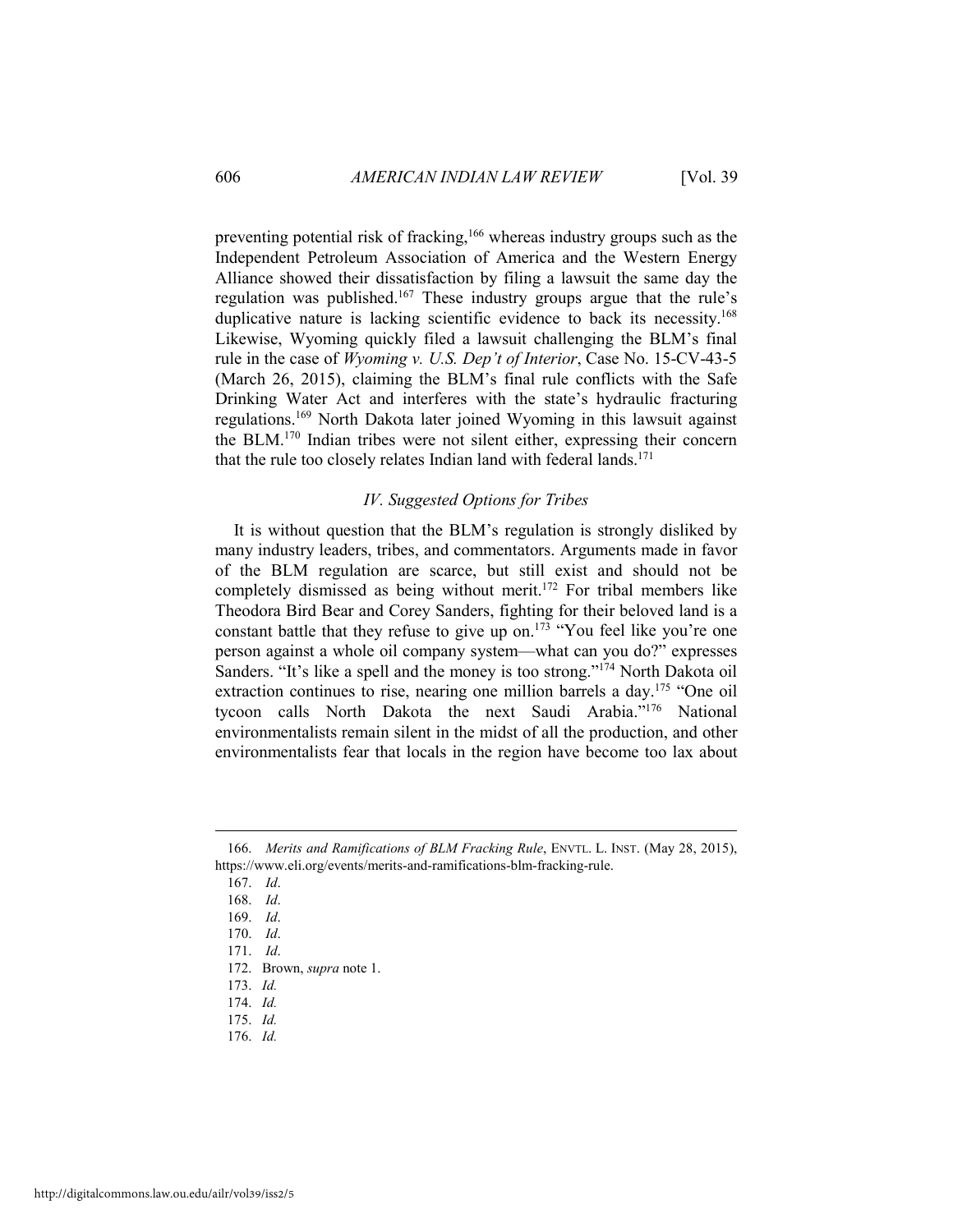the situation, having taken a "wait-and-see" attitude and assuming all is well as long as there is not a big disaster.<sup>177</sup>

Unfortunately, major oil spills in North Dakota have occurred all too often, and have been exacerbated by regulators' and operators' failure to timely notify the public.<sup>178</sup> In one instance, a farmer discovered a spill from a busted pipeline that oozed more than twenty thousand barrels of oil on his wheat fields.<sup>179</sup> Documented as one of the largest spills in North Dakota's history, the public was unaware of this disaster for eleven days.<sup>180</sup> On a different occasion, a leak in an underground line sent 150 barrels of disposed salt water percolating into U.S. Forest Service land in North Dakota.181 Weeks later, an explosion ignited thirteen tanks and spilled 2,700 barrels of salt water and oil.<sup>182</sup> In the past two years, North Dakota has recorded 300 pipeline spills without alerting the public at all, although many have been minor.<sup>183</sup> For tribal members like Bird Bear, the recent spills call for serious talk about how much environmental havoc this oil boom is causing the local ecosystem. "I expect to live here all my life, and I have a commitment to this land that was my folks' land," explains Bird Bear. "I just feel like I have an obligation to protect it, not only for me, but for the families that come after."184

Bird Bear, Sanders, and others with similar sentiments have lobbied for a bill to increase setbacks for wells drilled near homes.<sup>185</sup> Bird Bear has "urged the state's powerful Industrial Commission to slow down approving oil wells in the Killdeer Mountains, a spiritual place for tribal members," albeit unsuccessfully.186 To complicate the situation, many tribal members who fear fracking operations are harming the environment also benefit from the oil boom by receiving large royalty checks for their mineral inheritance.187 In spite of the potential consequences to their land, revenues from oil and gas production are hard to turn down, for historically povertystricken tribal members. Tribes are essentially torn between the urgent need to stimulate their economies and alleviate high poverty rates and protecting

- 177. *Id.*
- 178. *Id.*

- 179. *Id.*
- 180. *Id.*
- 181. *Id.*
- 182. *Id.*
- 183. *Id.*
- 184. *Id.* 185. *Id.*
- 186. *Id.*
- 187. *Id.*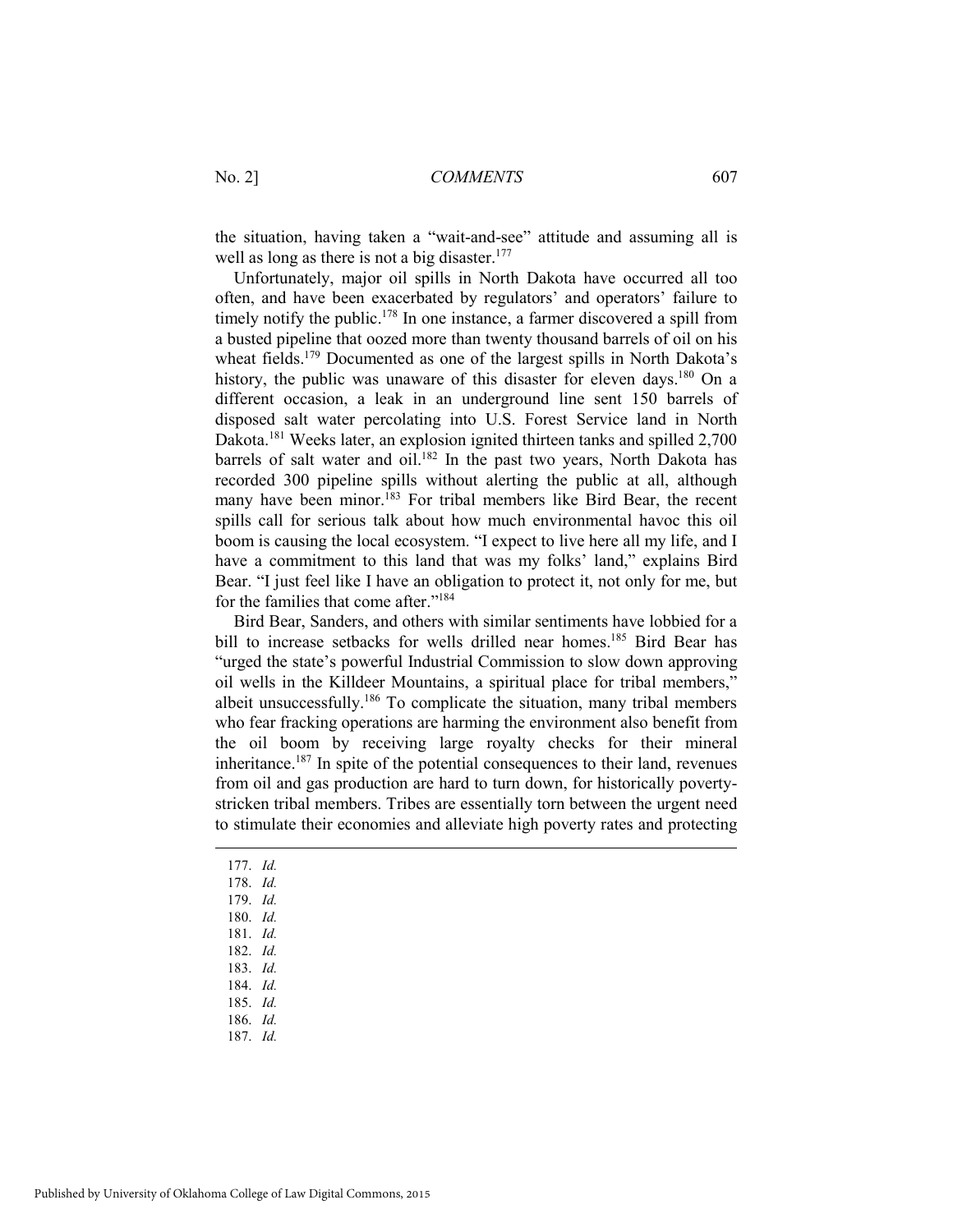their environment and respecting their lands.188 These often conflicting interests are at the root of the turmoil on tribal lands and are not much different than the conflicting interests seen in public lands across the nation. Some believe that they have found the solution to this complicated matter, but finding one solution that fulfills all interests involved seems to be a far cry from reality.

Although the majority of commentators cannot see past the rule's potentially negative consequences, subsection A below seeks to expose the rule's highpoints, even if there are few. Also, since the rule is soon to be in effect, it might save operators the headache of a lawsuit or penalties to just embrace the rule's requirements. Subsection B looks at an alternative approach tribes can take advantage of to maintain control over oil and gas development on their lands.

#### *A. Give It a Chance?: The BLM Rule in a More Positive Light*

This section is intended to be read with an open mind towards a rule that, for the time being, must be adhered to. The overwhelming amount of negative feedback the rule has received surely outweighs the positive aspects, but perhaps considering them will bring optimism in the future. In the words of the BLM's Deputy Director, Mike Pool, the BLM regulation possesses several positive aspects that seek to "strengthen the requirements for hydraulic fracturing performed on . . . Indian trust lands in order to build public confidence and protect the health of American communities, while ensuring continued access to important resources to America's energy economy."189 To many adversaries of the regulation, the Deputy's statement is likely nothing more than an eloquent attempt to bolster the BLM's interests in the matter while at the same time placing unnecessary regulation on an already heavily burdened industry. However, for Natives like Bird Bear and Sanders, this regulation may be the answer to their prayers and a way for tribes to continue gaining economic prosperity while at the same time gaining protections that could help preserve their cherished lands.

Regulatory power varies depending on numerous factors, such as whether the land is owned in trust or in fee simple and the status of the tribe

 <sup>188.</sup> Ludvig, *supra* note 3, at 754.

 <sup>189.</sup> *Rhetoric vs. Reality, Part II: Assessing the Impact of New Federal Red Tape on Hydraulic Fracturing and American Energy Independence: Hearing Before the H. Subcomm. on Tech., Info. Policy, Intergovernmental Relations and Procurement Reform*, 112th Cong. 79 (May 31, 2012) (statement of Mike Pool, Deputy Director, Bureau of Land Management, U.S. Department of the Interior) [hereinafter Pool Statement].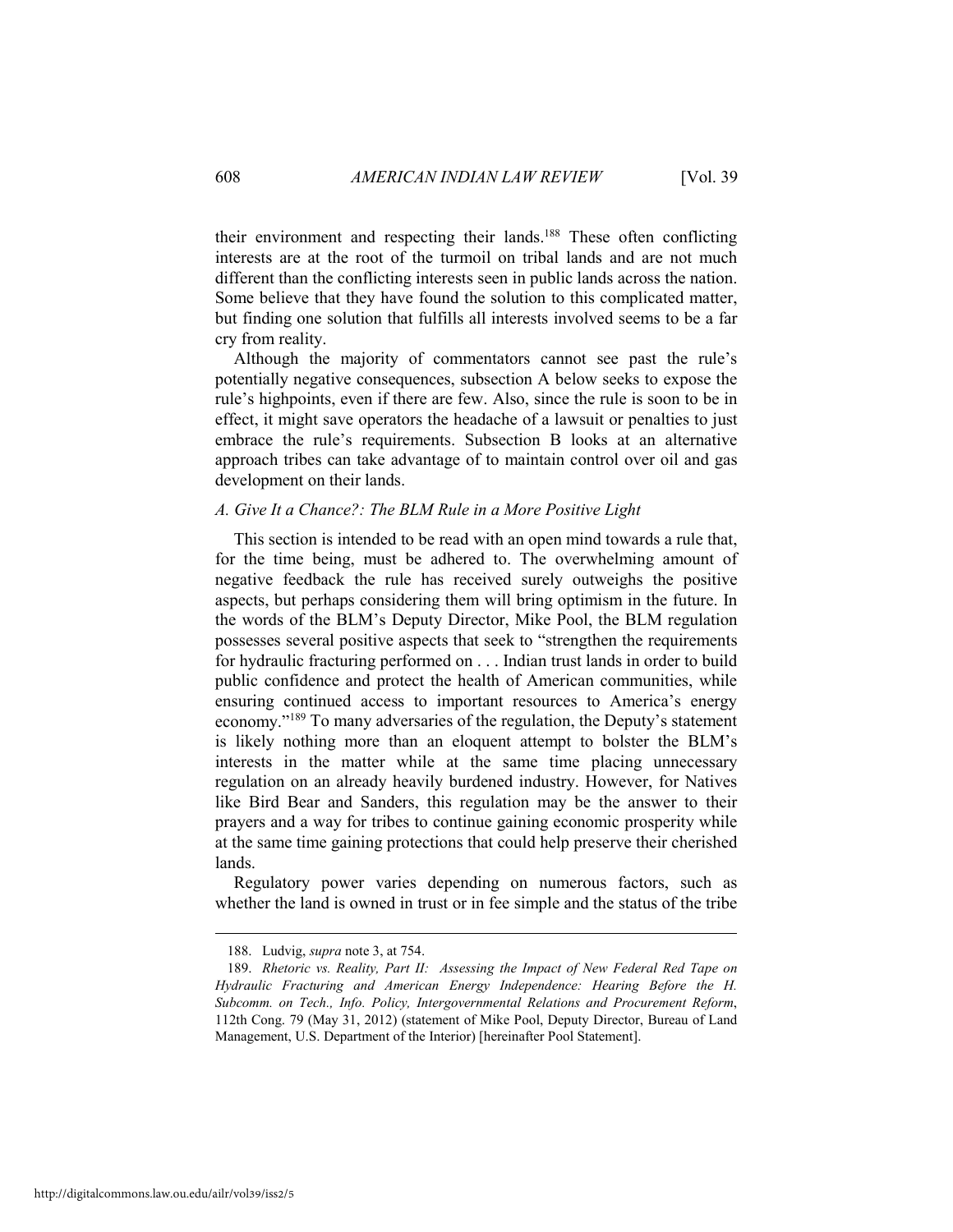involved. As a result, several overlapping and conflicting regulatory schemes have evolved over the years.<sup>190</sup> Some suggest the federal government should empower tribes to take on a role in administering environmental programs on tribal lands through acts such as the SDWA and the Clean Water Act (CWA).<sup>191</sup> Yet simply enforcing these regulatory schemes may be inadequate to address the breadth of issues that accompany hydraulic fracturing. Current environmental programs do not govern a number of issues, from inspection to cleanup, which leaves gaping holes in current hydraulic fracturing regulation.<sup>192</sup> Both the SDWA and the CWA allow the regulation of hydraulic fracturing but to a limited extent.<sup>193</sup> The SDWA applies only to fracking operations where diesel fuels are used, a relatively small amount of overall fracking operations conducted.194 Similarly, the CWA applies mostly to the disposal of hydraulic fracking wastewater into treatment works that flow into navigable waters, making it equally limited.195

The BLM's proposed regulation, however, provides more straightforward measures that are consistent with the American Petroleum Institute's (API) guidelines for well construction and well integrity.<sup>196</sup> A major motivation for a separate BLM rule is that states do not have the same trust responsibilities for Indian lands as the federal government.<sup>197</sup> Therefore, the rule expands and sets different standards from those states that currently regulate hydraulic fracturing operations but "do not need to adhere to the same resource management and public involvement standards appropriate on Federal lands [i.e. tribal lands] under Federal law."198

Even where current environmental regulatory programs allow for protection of Indian lands from improper fracking techniques, enforcement is likely lacking. Weak enforcement allows oil and gas operators to pollute tribal lands since there are no motivations to do otherwise.<sup>199</sup> Whether or not the BLM regulation will deliver adequate government oversight and enforcement that ensures operators fulfill safety requirements is yet to be

 $\overline{a}$ 

 <sup>190.</sup> Ludvig, *supra* note 3, at 747.

 <sup>191.</sup> *Id.* at 748.

 <sup>192.</sup> *Id.* at 749.

 <sup>193.</sup> *Id.* at 741.

 <sup>194.</sup> *Id.*

 <sup>195.</sup> *Id.*

 <sup>196.</sup> Pool Statement, *supra* note 189, at 79.

 <sup>197.</sup> Oil and Gas; Hydraulic Fracturing on Federal and Indian Lands, 78 Fed. Reg. 31636, 31640 (proposed May 24, 2013) (to be codified at 43 C.F.R. pt. 3160).

 <sup>199.</sup> *Id.*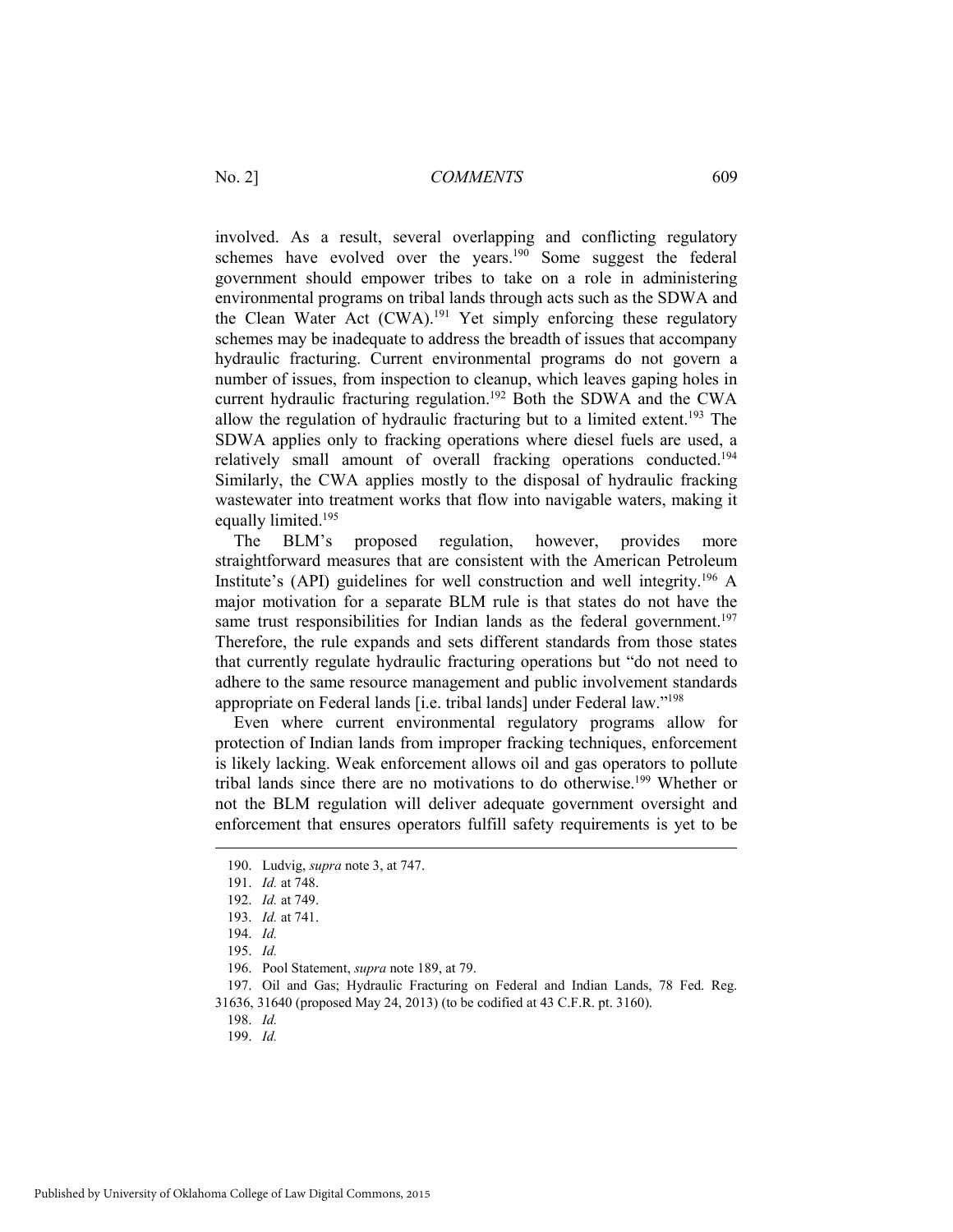determined. Commentators speculate that the BLM is likely to fail at effectively enforcing the new regulation on tribal lands due to a lack of adequate staffing, budget, and expertise needed to implement the rule.<sup>200</sup> Unfortunately, if the BLM is understaffed or unable to enforce its policies, and if there is no corresponding regulation by the tribes, there will essentially be no comprehensive, sufficient hydraulic fracking regulation on tribal lands, which is likely to result in continued destruction and unsafe development.<sup>201</sup> The BLM admits that greater use of state or tribal standards or procedures could reduce compliance costs for operators and increase consistency but at the risk of inadequate enforcement.<sup>202</sup> On Indian lands, the BLM reiterates it is responsible for enforcing all federal regulations and the terms of the leases, whereas tribes themselves must enforce tribal laws.203 Although an assurance alone may not be completely convincing to skeptics, the BLM has continually reiterated that it "will seek new and improved agreements to reduce regulatory burdens and to increase efficiency, while fulfilling the Secretary's responsibilities mandated by statutes as . . . [the] trustee for Indian lands."204

Aside from filling a void in safety regulations that could cause widespread devastation to Indian lands and, arguably, offer better enforcement and more timely completion of fracking operations, the BLM's proposed regulation also seeks to create a consistent oversight and disclosure model that will apply across all public and Indian lands that are available for oil and gas development.<sup>205</sup> "State regulations [on Federal lands] pertaining to hydraulic fracturing operations are [currently] not uniform $^{206}$ 

One final consideration in favor of implementing the BLM's regulation on tribal lands is that the rule allows tribes to forego the rule's requirement through a variance.207 To be granted a variance, a tribe's rule must "meet or exceed the effectiveness of the revised proposed rule," which is to be determined by the BLM.208 "[T]ribes would be invited to work with the

 <sup>200.</sup> Ludvig, *supra* note 3, at 750.

 <sup>201.</sup> *Id.*

 <sup>202.</sup> Oil and Gas; Hydraulic Fracturing on Federal and Indian Lands, 78 Fed. Reg. at 31640.

 <sup>203.</sup> *Id.*

 <sup>204.</sup> *Id.*

 <sup>205.</sup> *Id.* at 31637.

 <sup>206.</sup> *Id.*

 <sup>207.</sup> *Id.*

 <sup>208.</sup> *Id.*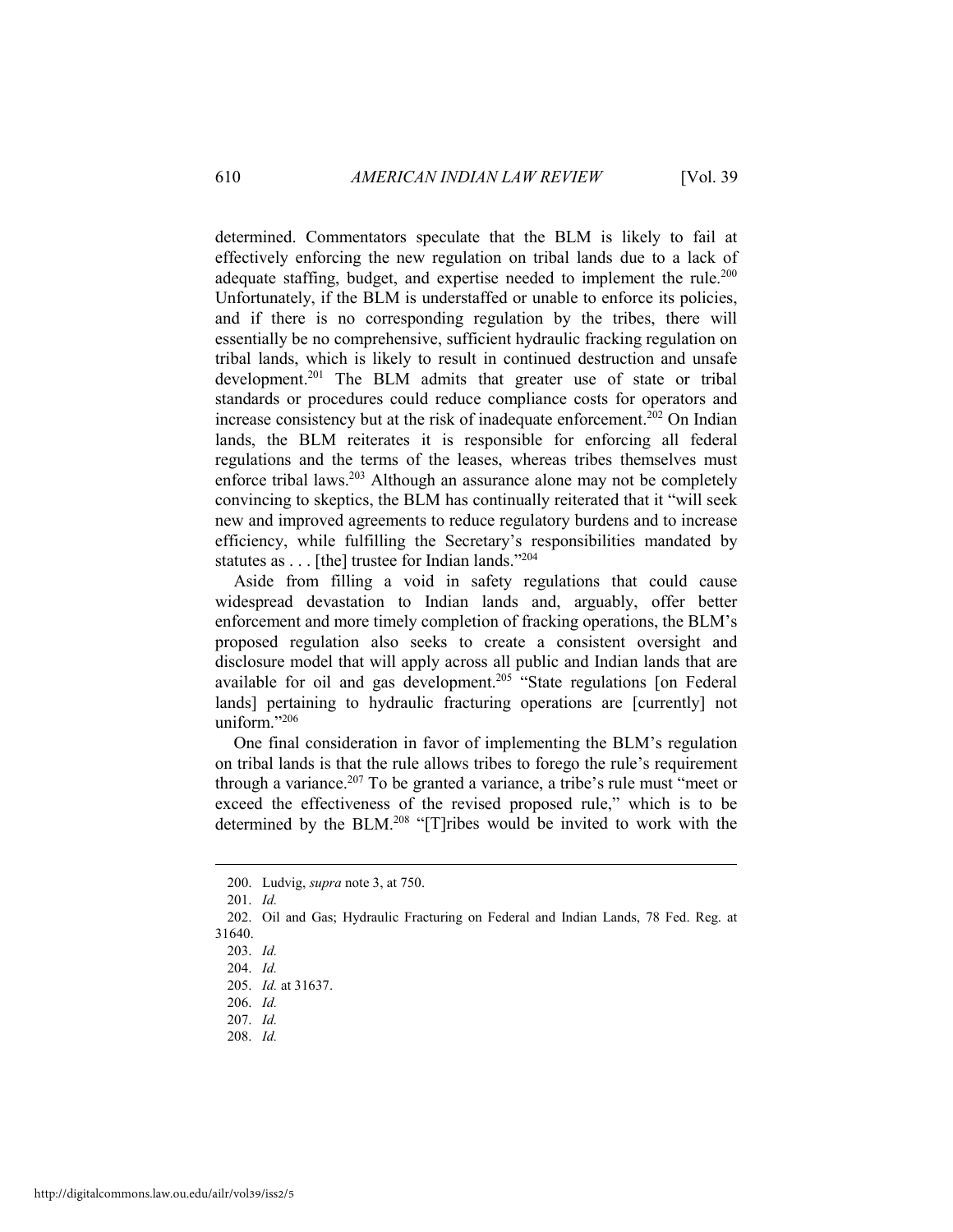BLM to craft variances that would allow technologies, processes or standards required or allowed by the State or tribe to be accepted as compliance with the rule."209 The state of Colorado has taken advantage of the variance option by enacting a Memorandum of Agreement with the BLM (and the U.S. Forest Service) for Permitting and Oil and Gas Operations on BLM and National Forest Service Lands in Colorado.<sup>210</sup> Tribes are encouraged to pursue the same type of agreement on their lands, and although the contents of such agreements may differ from tribe to tribe, the agreements allow tribal agencies and the BLM to share standards, information, and processes that should yield more consistency for operators.211 The variance would be applied to all lands within the boundaries of the tribe that are proportionate to the tribal regulatory scheme.<sup>212</sup> Regulatory consistency and predictability are attractive for operators seeking to explore hydraulic fracturing operations and, as a result, are likely to increase interest and exploration of oil and gas resources on tribal lands.

After looking at the revisions to the regulation and considering harsh criticisms, it is hard to agree that the regulation possesses absolutely no positive attributes. Regulating mineral exploration on tribal lands is unlikely to please every skeptic or work with 100% efficiency. The rule's primary goal of ensuring that hydraulic fracturing does not cause negative impacts to Indian resources is one that seems to be often forgotten amid all the criticism.

Since the late 1980s state and local tribal regulation has primarily managed mineral extraction on tribal lands. Although a number of tribes have found economic prosperity through increased exploration and development, it has not come without costs. Allowing state and tribal regulation of fracking operations to continue without change may leave Native peoples, like Bird Bear and Sanders, with only memories of what they used to call home. Hydraulic fracturing has changed oil and gas extraction drastically and has enabled America to seek greater energy independence; for these reasons, it should not be hindered or restricted. The BLM and supporters similarly believe the rule will not slow production on tribal lands, and that implementing a comprehensive and modernized process will be ideal for tribes looking to protect their resources while at the

209. *Id.*

 $\overline{a}$ 

210. *Id.* at 31645.

 <sup>211.</sup> *Id.*

 <sup>212.</sup> *Id.* at 31637.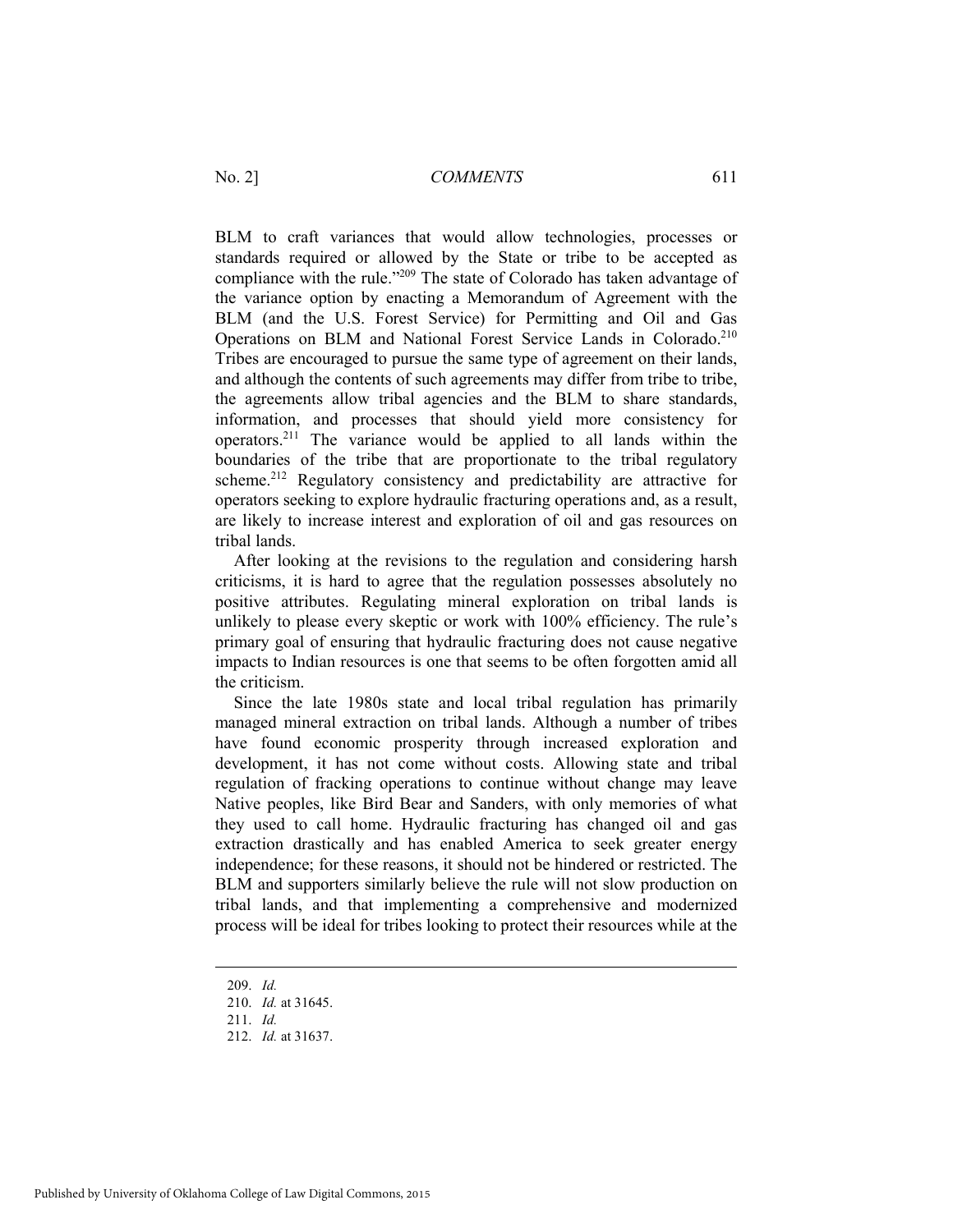same time safely and effectively increasing oil and gas production through hydraulic fracturing.

#### *B. Tribes Seeking Self-Determination to Take Advantage of the Indian Tribal Energy Development and Self-Determination Act*

Aside from seeking a variance, there exists another option for tribes who wish to govern their own energy leases without hardly any interference from the federal government. Passed by Congress in 2005 as part of the larger Energy Policy Act of 1992, the ITEDSA allows tribes to achieve this goal.213 Under ITEDSA, a tribe can enter into a Tribal Energy Resource Agreement (TERA) with the DOI, and if approved, the agreement will govern the interactions between the Secretary of the Interior and the tribe involved.214 Thus, tribes no longer need Secretarial approval for leases involving mineral development once a TERA is in place.<sup>215</sup> In order for the Secretary to place his or her stamp of approval on a tribal TERA, a few prerequisites must be met:

First, the Secretary must find that the tribe has "sufficient capacity to regulate the development of energy resources of the Indian tribe." Second, the agreement itself must provide for periodic review of the tribe's compliance with the agreement's terms by the Secretary. Third, the proposed resource agreement must contain provisions authorizing the Secretary to take necessary action to protect trust assets that are in "imminent jeopardy" as a result of violation of the resource agreement or other applicable federal law. And finally, the agreement must contain certain provisions with respect to the leases, business agreements, or rights-of-way that will be entered into under the resource agreement.216

Although the ITEDSA's purpose was to free tribes from a multitude of burdens and complex regulatory schemes that have evolved in energy development on Indian land, criticisms of the act have masked these attributes. Among others, some of the most prevalent criticisms include: (1) Secretarial approval of prerequisites are "rather cumbersome," especially when tribes are without sufficient money and expertise to enter into a

 <sup>213.</sup> Fosland, *supra* note 88, at 452.

 <sup>214.</sup> *Id.* at 453.

 <sup>215.</sup> *Id.*

 <sup>216.</sup> *Id.* at 453 (citing and quoting 25 U.S.C. § 3504(e)(2)(B)(i)-(iii), (e)(2)(D)(ii) (2012) (footnotes omitted)).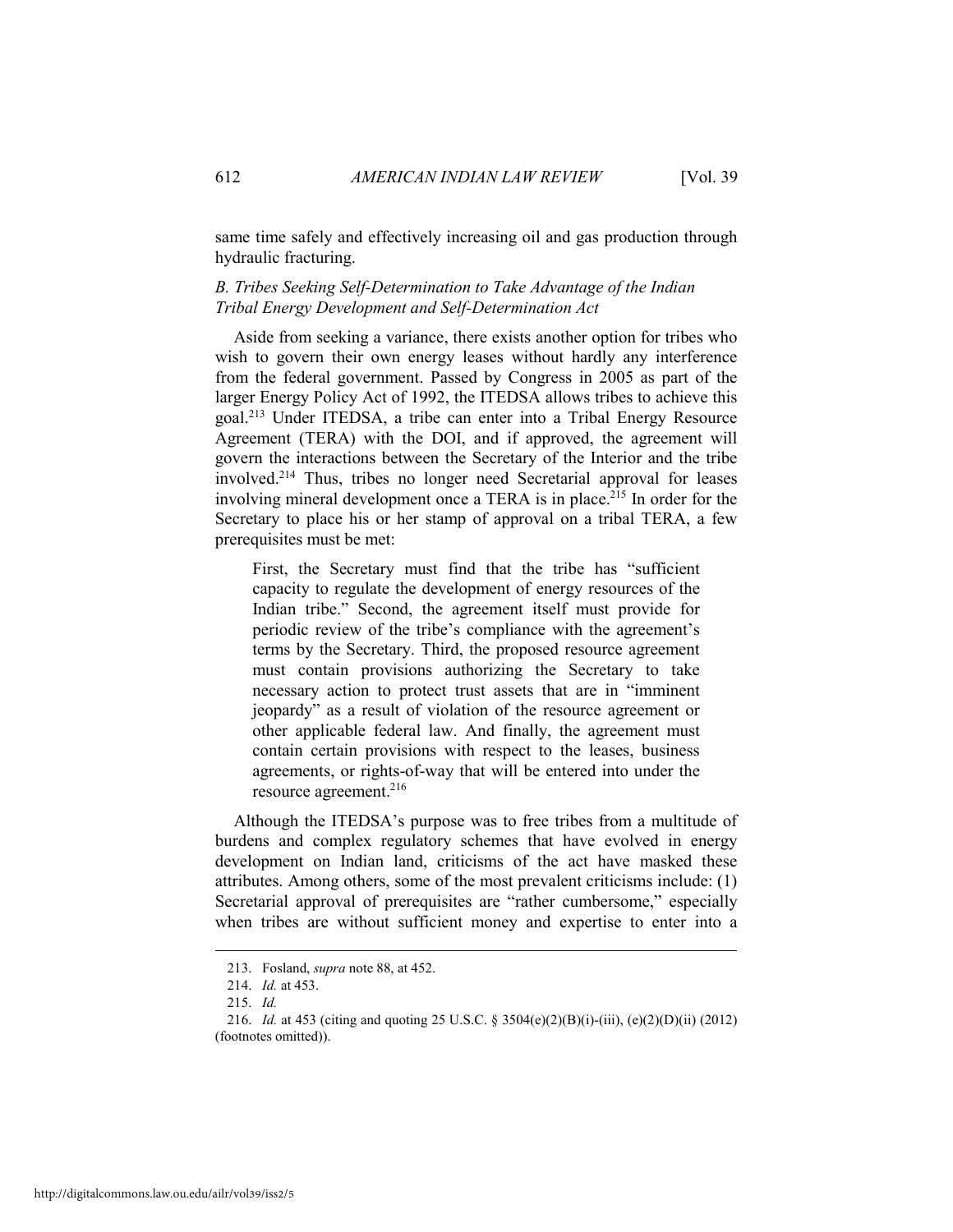TERA;217 (2) "[t]raditional notions of tribal sovereignty [that] protect tribes from incursion of . . . non-members in the decisionmaking process" are violated;218 and (3) uncertainty regarding the federal government's fiduciary responsibility regarding tribes that enter into a TERA.<sup>219</sup> A closer look at the act and the criticisms associated with it reveal that tribes are in no way barred from taking advantage of this act. As one commentator expresses, "TERAs should be seen for what they are: the best option for tribes who want to maximize their control over the development of tribal energy resources."220

Lacking money and expertise to take advantage of the ITEDSA is a common concern. However, under the ITEDSA, the Secretary has been directed to "provide development grants to Indian tribes . . . for use in developing or obtaining the managerial and technical capacity needed to develop energy resources on Indian land."<sup>221</sup> Section  $3503(c)$  of the statute expands on the obligations of the United States by

ensur[ing], to the maximum extent practicable and to the extent of available resources, that on the request of an Indian tribe, the Indian tribe shall have available scientific and technical information and expertise, for use in the regulation, development, and management of energy resources of the Indian tribe on Indian land.<sup>222</sup>

Therefore, the statute itself provides for financial and technical assistance on behalf of the federal government for tribes pursing a TERA.

Tribes irrefutably have resources available to them if they wish to take advantage of the statute's assistance. Unfortunately, concerns regarding whether or not the federal government will follow through on these promises are not unwarranted.<sup>223</sup> Congress' past performance on similar financial obligations leaves many skeptics weary of why this act would be any different than others in the past.<sup>224</sup> Although financial inability will be a bar for some tribes, others are likely to already possess the financial and

 <sup>217.</sup> Ludvig, *supra* note 3, at 738.

 <sup>218.</sup> *Id.* at 739 (quoting Kronk, *supra* note 38, at 831).

 <sup>219.</sup> Fosland, *supra* note 88, at 454.

 <sup>220.</sup> *Id.*

 <sup>221. 25</sup> U.S.C. § 3502(a)(2)(A) (2012).

 <sup>222.</sup> *Id.* § 3503(c)(1).

 <sup>223.</sup> Fosland, *supra* note 88, at 454.

 <sup>224.</sup> *Id.*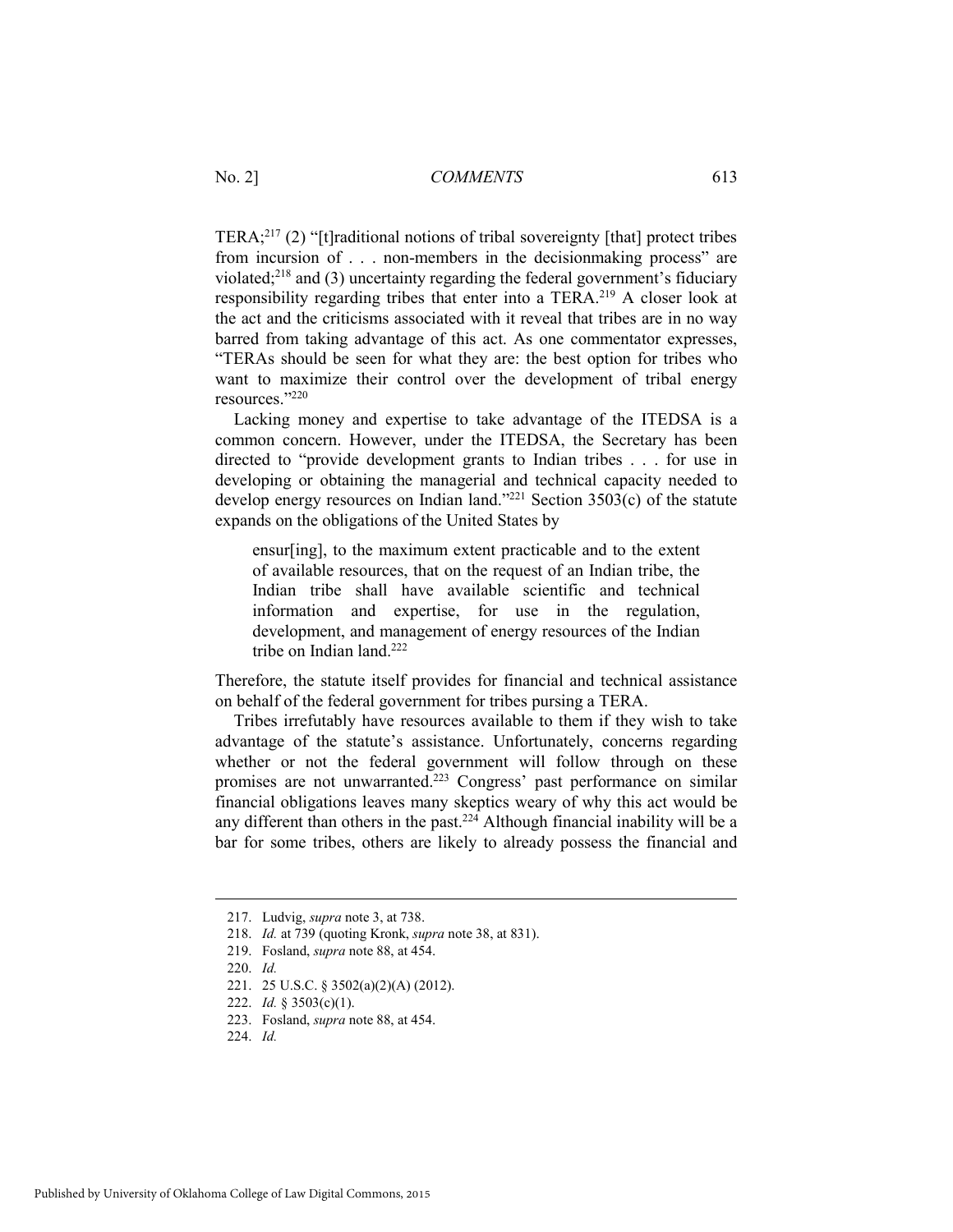technical resources to enter into a TERA with the government.<sup>225</sup> Tribes with less financial security still have the ability to meet TERA standards by working with the federal government. Smaller-scale renewable energy projects can be used to build up to the standards necessary for tribes to enter into a resource agreement with the Secretary.226 Gradually building upon their expertise, tribes seeking to develop their own energy resources can enhance their understanding of the industry and gain greater control over energy regulations on their land.

Another cause for concern is the act's "notice-and-comment" language that commentators argue "'conflict[s] sharply with tribal selfgovernance.'"227 Under the notice-and-comment requirement, "tribes must incorporate processes to allow for public comment before final tribal approval of the leases, right-of-ways, and any other development instruments."228 Non-Indian commentators, however, are unlikely to alter the Secretary's decision-making process in approving TERAs since the purpose of the public input is not to determine whether or not a tribe will be granted a resource agreement, but instead is used as an informationgathering tool to track compliance with the tribes' resource agreement.<sup>229</sup> Therefore, as long as a tribe complies with the terms of their resource agreement, public commentary will have little to no effect on any substantive decisions administered by the Secretary.<sup>230</sup>

Still, others would rather see the ITEDSA completely amended. In September, 2012, the Senate's Indian Affairs Committee passed the ITEDSA Amendments of 2012 in hopes of encouraging more tribes to pursue this option.231 This would allow certain actions to be excluded from environmental reviews and no longer require tribes to have sufficient capacity to develop resources to qualify for a TERA.232 However, this amendment died in committee and a new amendment was introduced on March 13, 2014. Perhaps one reason why the 2012 amendments were not enacted is that regulating certain modern drilling techniques, such as

 <sup>225.</sup> *Id.* at 455.

 <sup>226.</sup> *Id.*

 <sup>227.</sup> *Id.* at 459 (quoting Judith V. Royster, Comment, *Practical Sovereignty, Political Sovereignty, and the Indian Tribal Energy Development and Self-Determination Act*, 12 LEWIS & CLARK L. REV. 1065, 1086 (2008)).

 <sup>228.</sup> *Id.* (citing 25 U.S.C. § 3504(e)(2)(B)(iii)(IX) (2012)).

 <sup>229.</sup> *Id.* at 461.

 <sup>230.</sup> *Id.*

 <sup>231.</sup> Voge, *supra* note 90.

 <sup>232.</sup> Ludvig, *supra* note 3, at 739-40.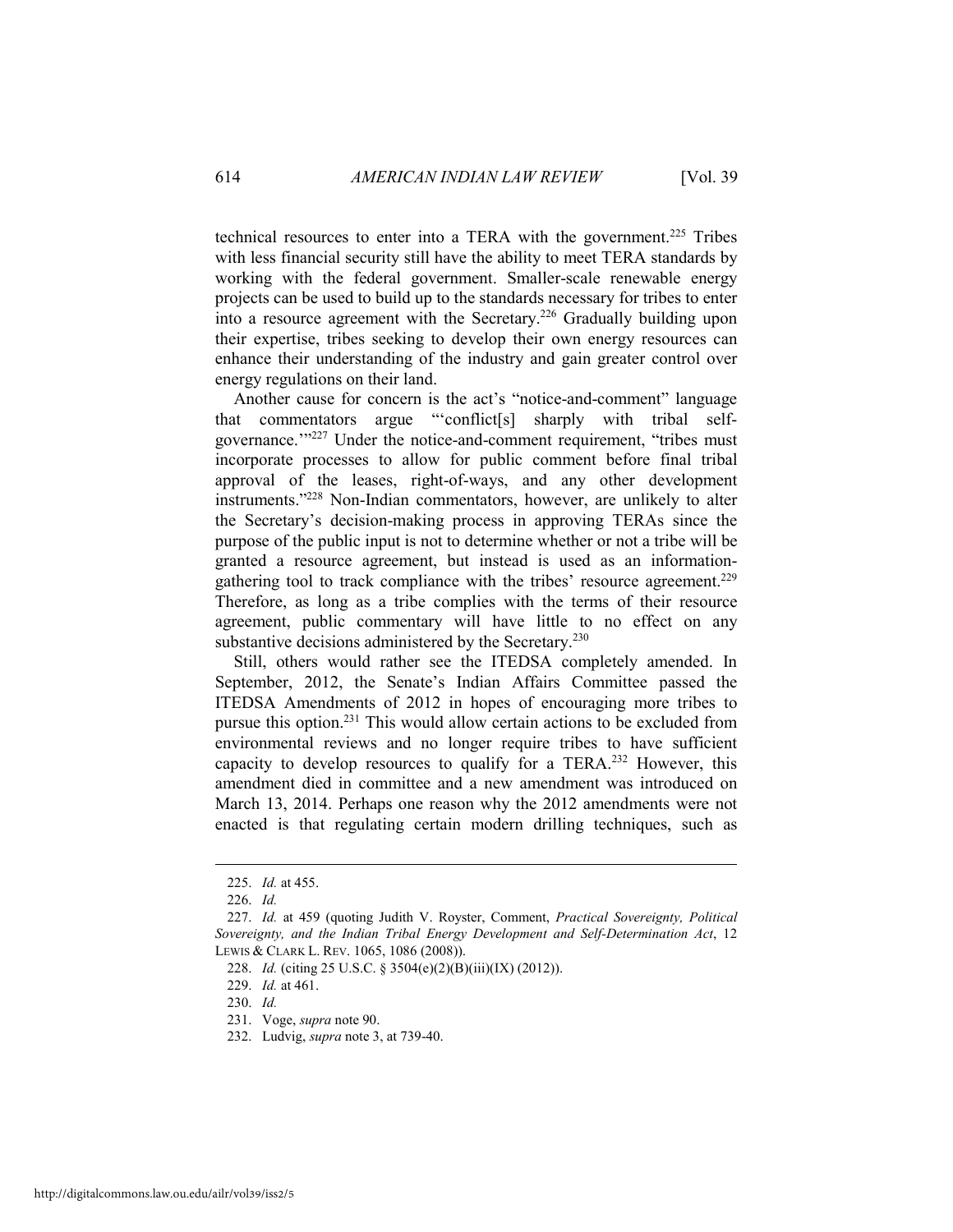hydraulic fracturing, requires extensive regulatory oversight. Oil spills have left some tribal lands in poor condition and displaced tribal members from their beloved homes. Striking a balance between efficient regulation of energy extraction techniques like hydraulic fracturing, ensuring safety, and preventing unnecessary destruction of tribal lands is a difficult task. Tribes that are not equipped with the necessary comprehensive environmental regulatory scheme will almost assuredly run into the same issues that currently exist on tribal lands. By requiring prerequisite capacity to qualify for a TERA, the federal government can assure that tribal lands held in trust are still protected while at the same time presenting tribes with the opportunity to regulate their own energy development.

#### *V. Conclusion*

Through the implementation of this rule, the BLM has placed sweeping regulations on a portion of lands that unquestionably contributes to America's overall oil and gas production. Although the rule may come with a limited number of beneficial components, it does attempt to respond to growing concerns. Most consider the rule to be "a-swing-and-a-miss," despite the fact that the rule has yet to be in effect for a single day. Perhaps with time the rule will prove to be a surprisingly valuable directive. Just perhaps.

The BLM's regulation has stirred a flurry of concerns regarding tribal sovereignty, government oversight, and environmental impacts of hydraulic fracturing. The vast number of arguments made in favor and in contradiction of the regulation placed great pressure on the DOI to produce a regulation that incorporates these opinions while at the same time keeping the best interest of tribes in mind. Commentators who sought complete abandonment of the rule's regulation and who view state and tribal regulation as the most efficient and appropriate solution to increasing energy development of state and tribal resources continue to make convincing arguments. Nonetheless, the BLM has created a rule that—with tribal and industry cooperation—has the potential to greatly expand energy development through hydraulic fracturing in a safe and effective manner.

Increased political instability abroad makes now (more than ever) the time to increase domestic production. Hydraulic fracturing has completely altered the energy industry by generating resource recovery from formations previously considered economically unprofitable. Reservations across the nation situated atop millions of barrels of untapped natural resources have—through hydraulic fracturing—been given a prominent seat